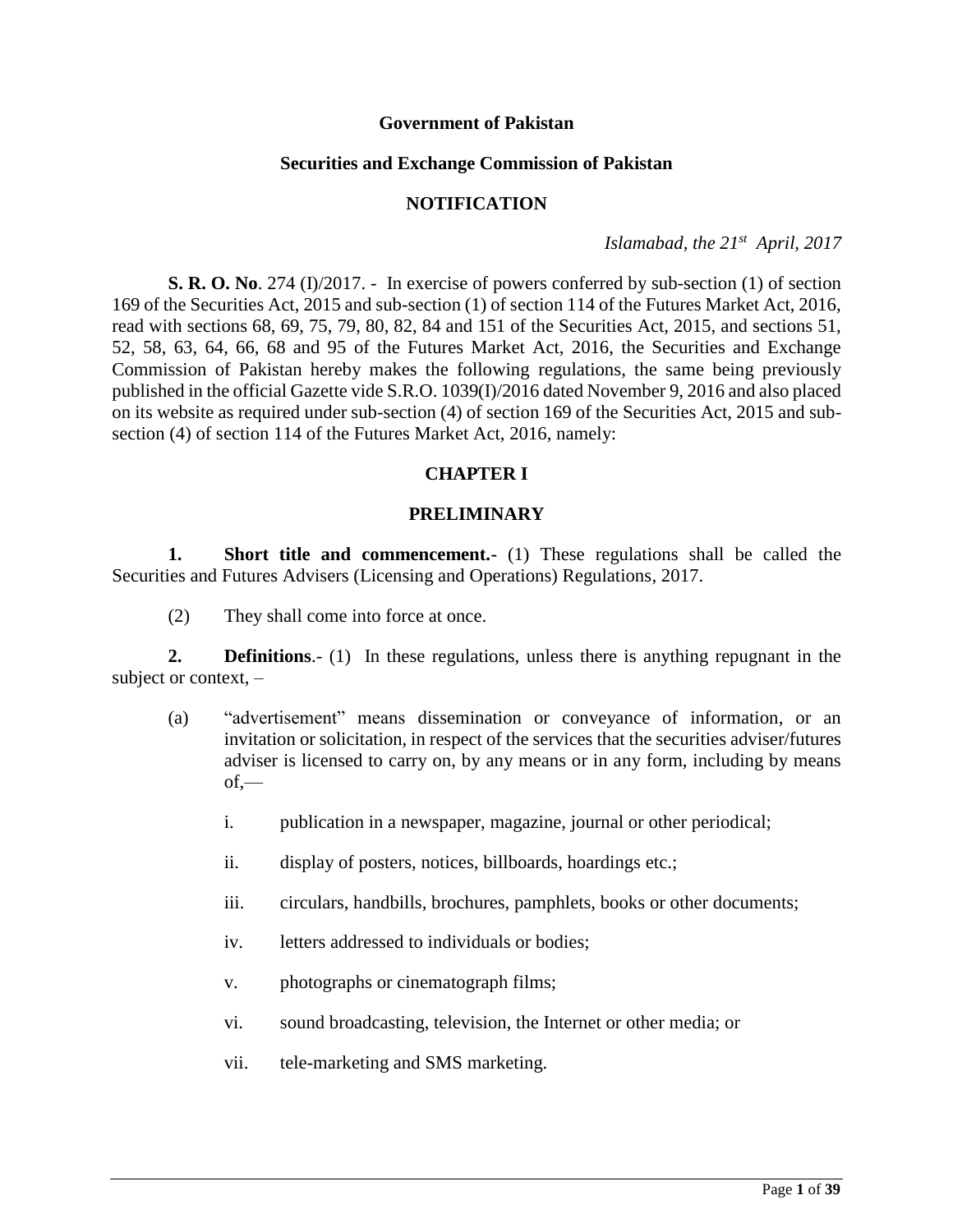- (b) "Asset Management Company" or "AMC" means an NBFC licensed by the Commission to provide asset management services;
- (c) "Futures Act" means the Futures Market Act, 2016;
- (d) "Ordinance" means the Companies Ordinance, 1984 (XLVII of 1984);
- (e) "NBFC" means a non-banking finance company which includes company licensed by the Commission to carry out any one or more forms of business as specified in clause (a) of section 282A of the Ordinance;
- (f) "Securities Act" means the Securities Act, 2015 (III of 2015);
- [(g) "Companies Act" means the Companies Act, 2017 (XIX of 2017);
- (h) "Securities Broker" for the purposes of these regulations means a broker licensed to undertake securities broker activity under the Securities Act, 2015 and permitted to undertake futures broker activity for futures contract based on securities and financial instruments in terms of section 46 read with section 47 of the Futures Act;
- (i) "Futures Contract" shall have the same meaning as defined in Futures Act;
- (j) "Futures Adviser" means a person, who-
	- (a) gives investment advice on whether, which, the time at which or the terms or conditions of which, futures contracts are to be entered into; or
	- (b) issues analysis or reports, for the purposes of facilitating the recipients of the analysis or reports to make decisions on whether, which, the time at which, or the terms or conditions on which, futures contracts are to be entered into,

but does not include-

- (A) a person who gives such advice or issues such analysis or reports, including
	- (i) in a newspaper, magazine, book or other publication which is made generally available to the public, and which does not have as its principal or only object the provision of advice or the issue of analysis or reports, concerning securities; or
	- (ii) in television broadcast or radio broadcast for reception by the public, whether on subscription or otherwise; and
- (B) any other person excluded to such extent as may be notified by the Commission; and
- (k) "Securities Adviser" means a person, who-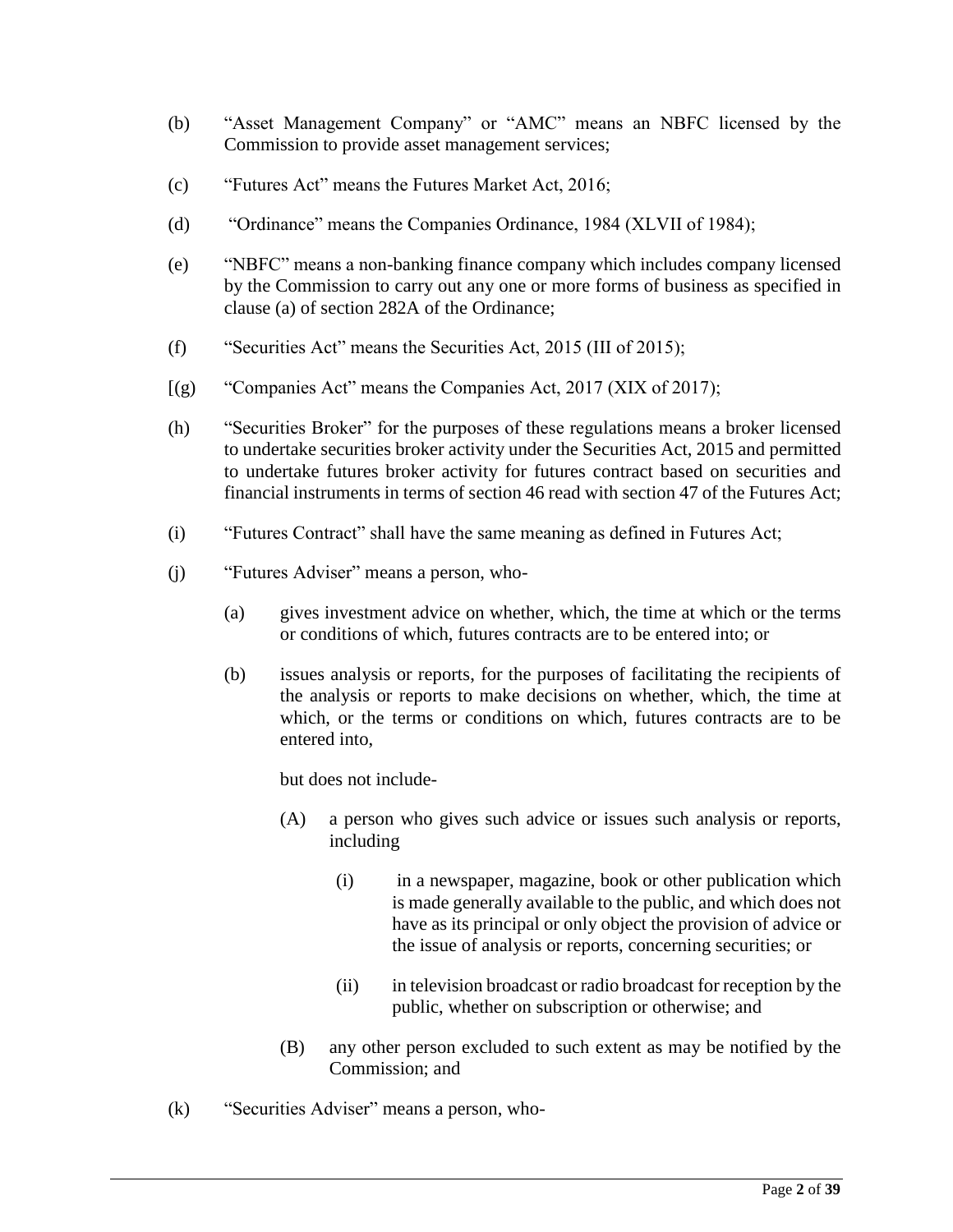- (a) gives investment advice on whether, which, the time at which or the terms or conditions on which, securities may be bought, sold, exchanged or subscribed for;
- (b) issues analyses or reports, for the purposes of facilitating the recipients of the analyses or reports to make decisions on whether or the time at which or the terms or conditions on which, specific securities may be bought, sold, exchanged or subscribed for; or
- (c) advises on the management of a portfolio of securities for another person-
	- (i) without holding property of the other person; and
	- (ii) on terms that preclude him from doing so,

but does not include-

- (I) a bank;
- (II) a person who gives such advice or issues such analyses or reports-
	- (A) in a newspaper, magazine, book or other publication which is made generally available to the public, and which does not have as its principal or only object the provision of advice or the issue of analyses or reports, concerning securities; or
	- (B) in television broadcast or radio broadcast for reception by the public, whether on subscription or otherwise; and
- (III) any other person excluded to the such extent as may be notified by the Commission.]<sup>1</sup>

(2) Words and expressions used but not defined in these regulations shall have the same meaning as assigned to them in the Futures Act, the Securities Act, the Ordinance, the Securities and Exchange Commission of Pakistan Act, 1997 (XLII of 1997), the Central Depositories Act, 1997 (XIX of 1997), and any rules or regulations made thereunder.

# **CHAPTER II**

# **LICENSING REQUIREMENTS FOR SECURITIES AND FUTURES ADVISERS**

**[3. Prohibition.\_\_** No person shall act as or perform the functions of a securities adviser or futures adviser unless such person is licensed with the Commission as a securities adviser or

 $\overline{\phantom{a}}$ 

<sup>&</sup>lt;sup>1</sup> Inserted Vide SRO 253 (I)/2018 dated February 21, 2018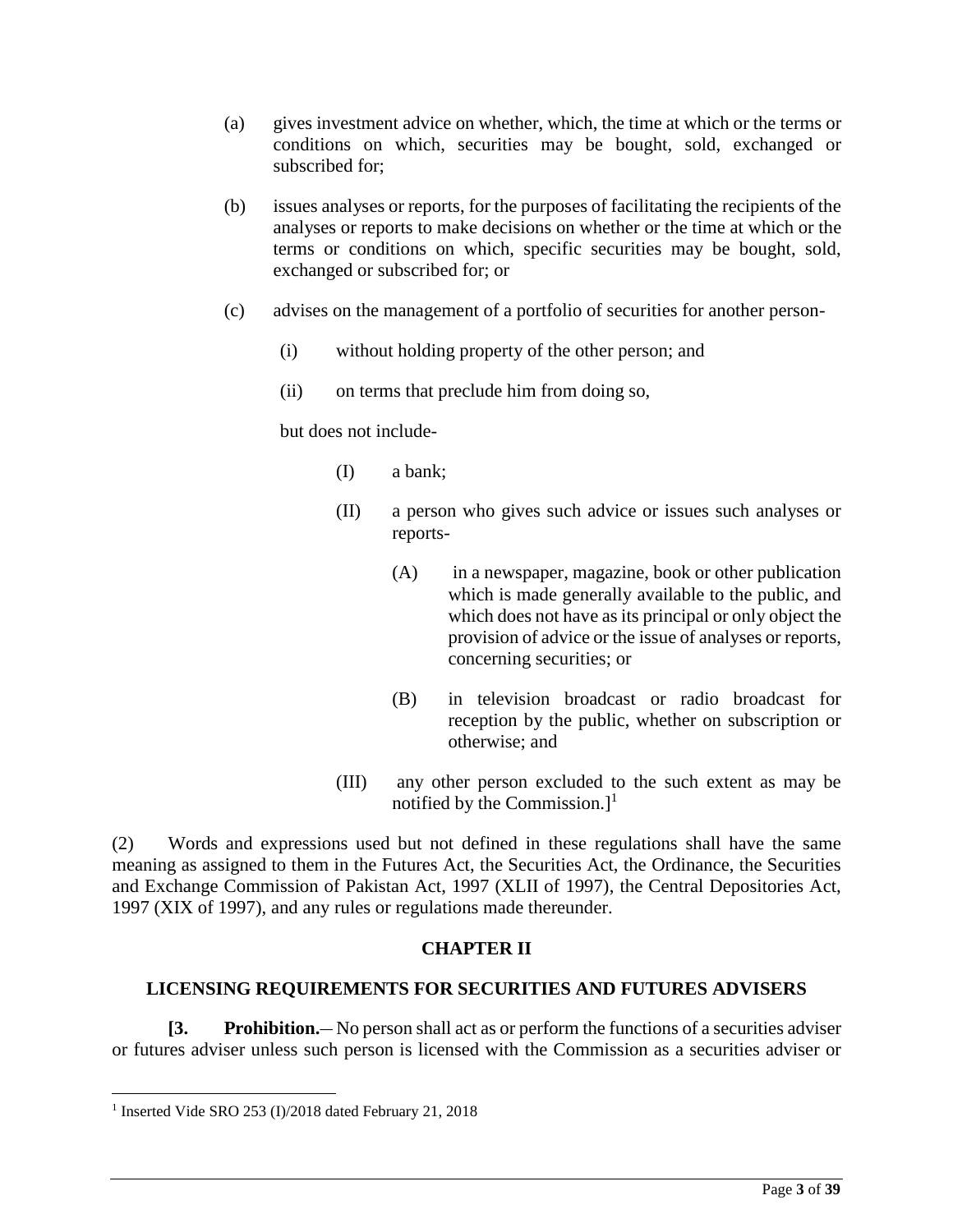futures adviser under the Securities Act or Futures Act and these regulations and a person performing distribution of Collective Investment Schemes (CIS) and/or Voluntary Pension Fund (VPF) units of multiple AMCs by entering into contracts with such AMCs shall also be required to obtain license as a securities adviser under these regulations, in order to perform functions of a distributor:

Provided that a securities broker duly licensed by the Commission and providing custodial services as integral part of brokerage business model, shall not be eligible to obtain license for securities adviser or futures adviser:

Provided further that in terms of section 2 (liii) (III) of the Securities Act and section 2 (23) (B) of the Futures Act, a securities broker duly licensed by the Commission to undertake securities broker activity may provide securities and future advisory to its brokerage customers being incidental to the conduct of his business as a securities broker without receiving any separate compensation thereof and may distribute CIS and/or VPF units of multiple AMCs by entering into contracts with such AMCs subject to:

- (a) maintaining membership of an association of securities advisers and/or futures advisers, as the case may be, or any other association or self-regulatory organization, which is approved by the Commission for the purpose, and abides by the code of conduct specified by such association at all times;
- (b) compliance with the regulatory requirements applicable on distribution of CISs and/or VPFs units of multiple AMCs; and
- (c) compliance with the regulatory requirements of Chapter III, Chapter IV and clause 24 of Chapter V of these Regulations:

Provided further that in terms of section 2 (23) (B) of the Futures Act, a futures broker duly licensed by the Commission to undertake future's broker activity for futures contract based on commodities and/or financial instruments may provide futures advisory to the extent of futures contract based on commodities and/or financial instruments to its customers being incidental to the conduct of his business as a futures broker without receiving any separate compensation thereof:

Provided further that in terms of section 2 (liii) (III) of the Securities Act, an NBFC duly licensed by the Commission for Investment Advisory Services under Part-VIIIA of the Companies Ordinance, 1984 (XLII of 1984) may undertake securities advisory and future advisory subject to:

- (a) maintaining membership of an association of securities advisers and/or futures advisers, as the case may be, or any other association or self-regulatory organization, which is approved by the Commission for the purpose, and abides by the code of conduct specified by such association at all times;
- (b) compliance with the regulatory requirements applicable on distribution of CISs and/or VPFs units of multiple AMCs; and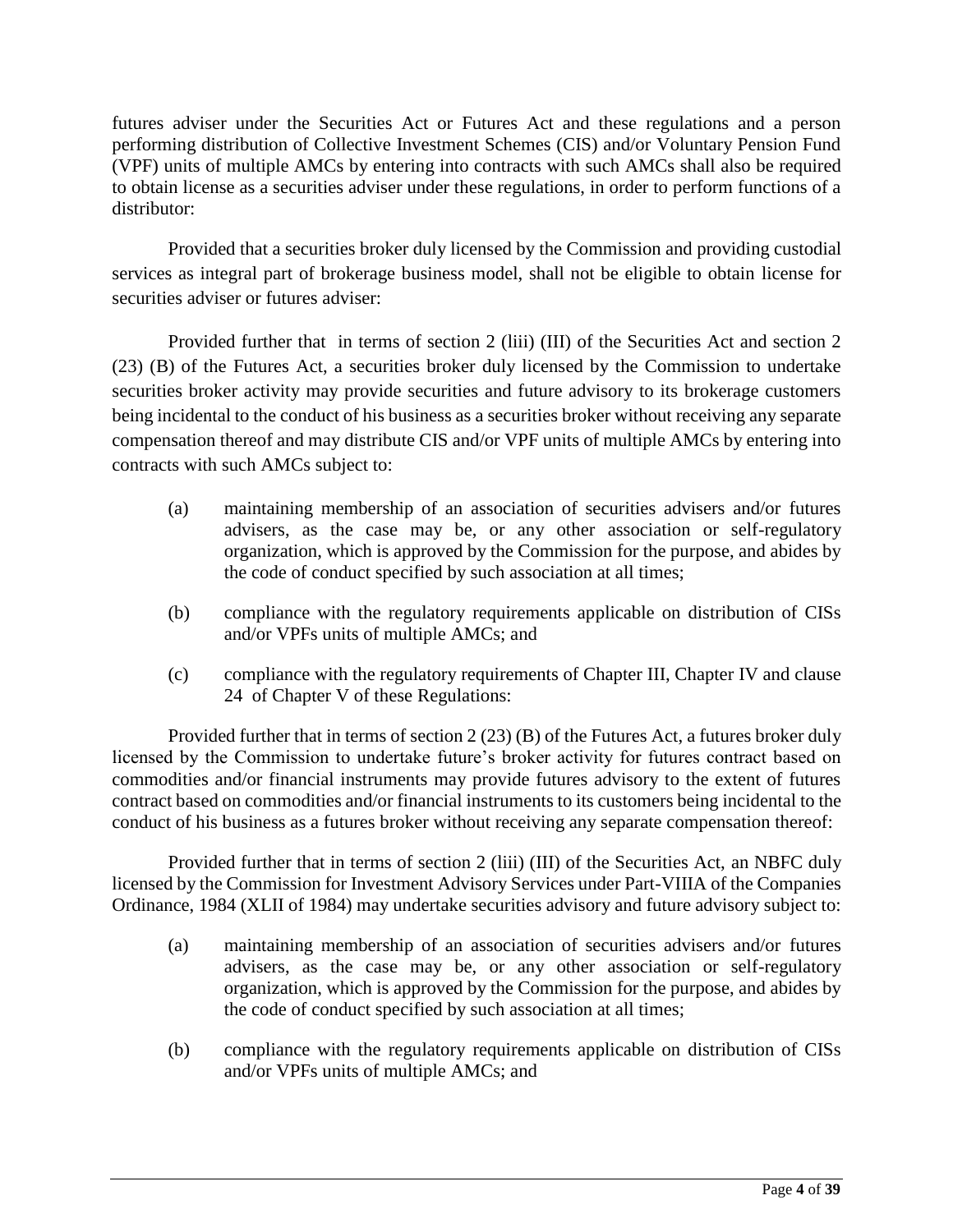(c) compliance with the regulatory requirements of Chapter III, Chapter IV and clause 24 of Chapter V of these Regulations.

Provided further that a banking company shall be eligible for applying securities adviser license to the extent of distribution of units of CIS and/or VPS of multiple AMCs only:

Provided further that any other person performing the functions of a securities adviser or future adviser or is engaged in the distribution of CIS and/or VPF units of multiple AMCs immediately before coming into force of these regulations, shall be required to obtain a license under these regulations as a securities adviser or future adviser not later than June  $30$ ,  $2018$ .]<sup>2</sup>

l

<sup>&</sup>lt;sup>2</sup> Substituted for the text "3. **Prohibition.** No person shall act as or perform the functions of a securities adviser or futures adviser unless such person is licensed with the Commission as a securities adviser or futures adviser under the Securities Act or Futures Act and these regulations:

Provided that a person performing distribution of Collective Investment Schemes (CIS) and/or Voluntary Pension Fund (VPF) units of multiple AMCs by entering into contracts with such AMCs will be required to obtain licence as a securities adviser under these regulations, in order to perform functions of a distributor, and all licensing conditions applicable to a securities adviser shall be applicable to such distributor.

Provided further that it will be mandatory for a securities broker or a futures broker licensed with the Commission to obtain licence as a securities adviser or a futures adviser under these regulations.

Provided further that in terms of section 65(3) of the Securities Act, a licence for a securities adviser may be granted to a bank or a subsidiary of a bank.

Provided further that in terms of section 48(5) of the Futures Act, a license for futures adviser shall only be granted to a subsidiary of a bank.

Provided further that any person who is performing the functions of a securities adviser or is engaged in the business of distribution of CIS and/or VPF units of multiple AMCs under contract, immediately before coming into force of these regulations, shall be required to obtain a licence under these regulations as a securities adviser within a period of six months from the date of coming into force of these regulations.

Provided further that any person who is performing the functions of a futures adviser, immediately before coming into force of these regulations, shall be required to obtain a licence under these regulations as a futures adviser within a period of six months from the date of coming into force of these regulations or within a period of six months from the date of commencement of Part IV of the Futures Act, whichever comes later.

Provided further that an NBFC holding the licence for Investment Advisory Services shall be exempt from the requirement of obtaining licence as a securities adviser or futures adviser subject to the following terms and conditions: (a) it meets all the regulatory requirements required under the law governing its business as an NBFC;

<sup>(</sup>b) its relevant employees shall have the requisite qualification and/or experience and certification as specified in Annexure A;

<sup>(</sup>c) while acting as a securities adviser or futures adviser, the NBFC shall remain compliant with all the requirements of these regulations;

<sup>(</sup>d) it shall maintain membership of an association of securities advisers and/or futures advisers, as the case may be, or any other association or self-regulatory organization, which is approved by the Commission for the purpose, and abides by the code of conduct specified by such association at all times;

<sup>(</sup>e) within one month of the end of calendar year, the NBFC engaged in the business of securities adviser or futures adviser shall submit an affidavit to the Commission that it is compliant with all the requirements of these regulations; and

<sup>(</sup>f) the NBFC shall be subject to disciplinary action under the Securities Act, Futures Act and these regulations including the revocation of permission to act as a securities adviser or futures adviser if it is found to be in noncompliance with the requirements of the Securities Act, Futures Act and these regulations, as applicable, or if it fails to submit the affidavit within the specified time." Vide SRO 253 (I)/2018 dated February 21, 2018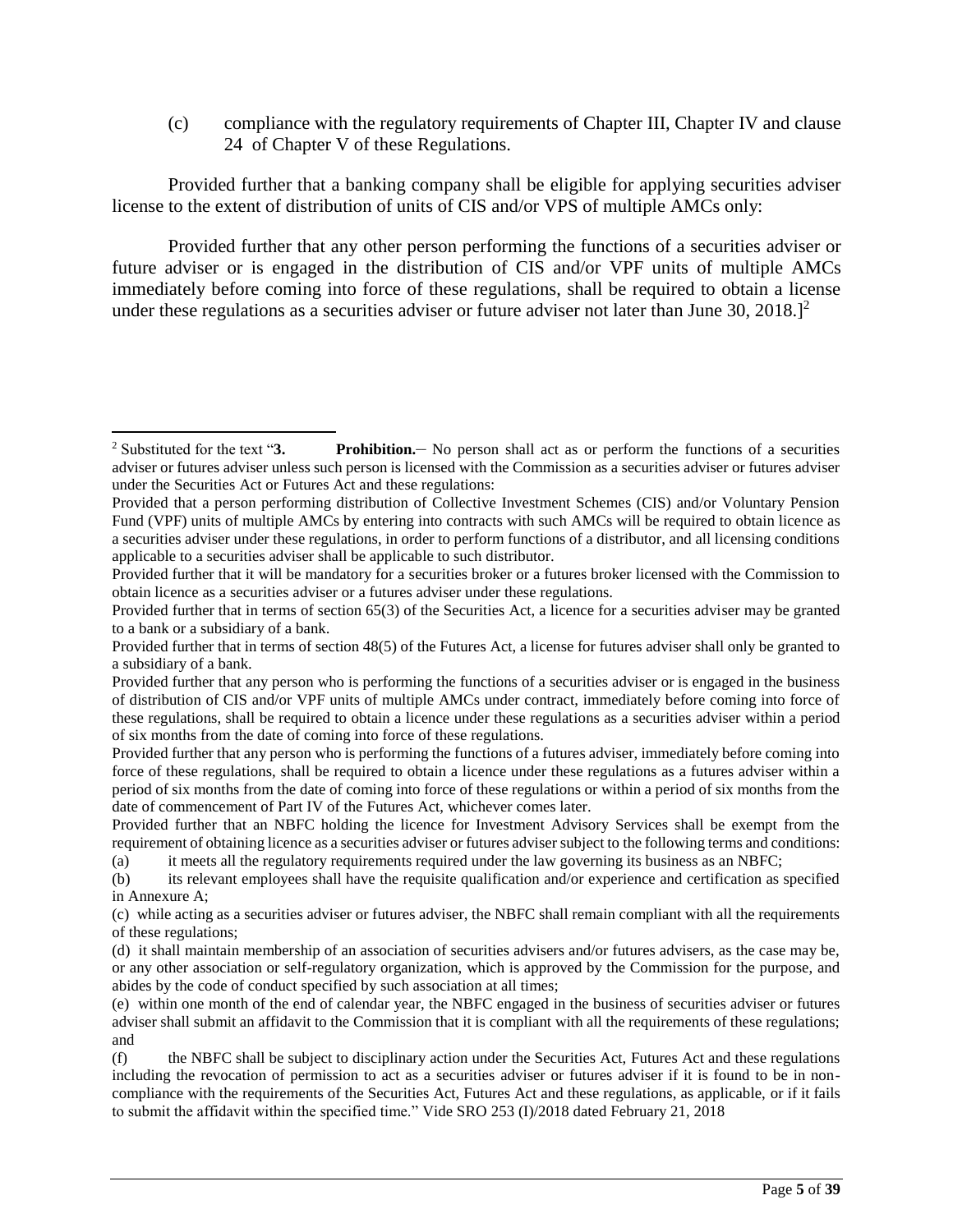**[4. Licensing conditions for securities adviser and futures adviser.-** (1) A person may apply to the Commission for securities adviser and/or future adviser license under these Regulations if such person is**:**

- (a) A company registered under the Companies Act for the purpose of providing advisory including distribution of CIS and/or VPF units of multiple AMCs by entering into contracts with such AMCs; or
- (b) A banking company eligible for obtaining securities adviser license for distribution of units of CIS and/or VPS; or
- (c) Such other company as may be notified by the Commission:

Provided that any person already licensed by the Commission under these regulations who are not in compliance with the licensing conditions shall be required to comply with these conditions latest by June 30, 2018, falling which their licence shall not be renewed.

(2) A person referred in sub-regulation (1) may apply to the Commission for license as a securities adviser and/or futures adviser, subject to fulfillment of the following conditions:

- (a) it has a place of business in Pakistan;
- (b) its memorandum and articles of association allow it to apply for grant of licence under the Act;
- (c) it, its sponsors, directors and senior management officers shall fulfill the fit and proper criteria specified in Annexure A;
- (d) the sponsors shall collectively hold not less than fifty one percent shares and not less than twenty five percent shares in the case of a listed company. The change in sponsors shall not be affected without the prior written approval of the Commission;
- (e) the relevant employees of the company shall have the requisite qualification and/or experience and certification as specified in Annexure A;
- (f) it meets the financial resource requirements as specified in these regulations, where applicable; and
- (g) it maintains membership of an association of securities advisers and/or futures advisers, as the case may be, or any other association or self-regulatory organization, which is approved by the Commission for the purpose, and abides by the code of conduct specified by such association at all times: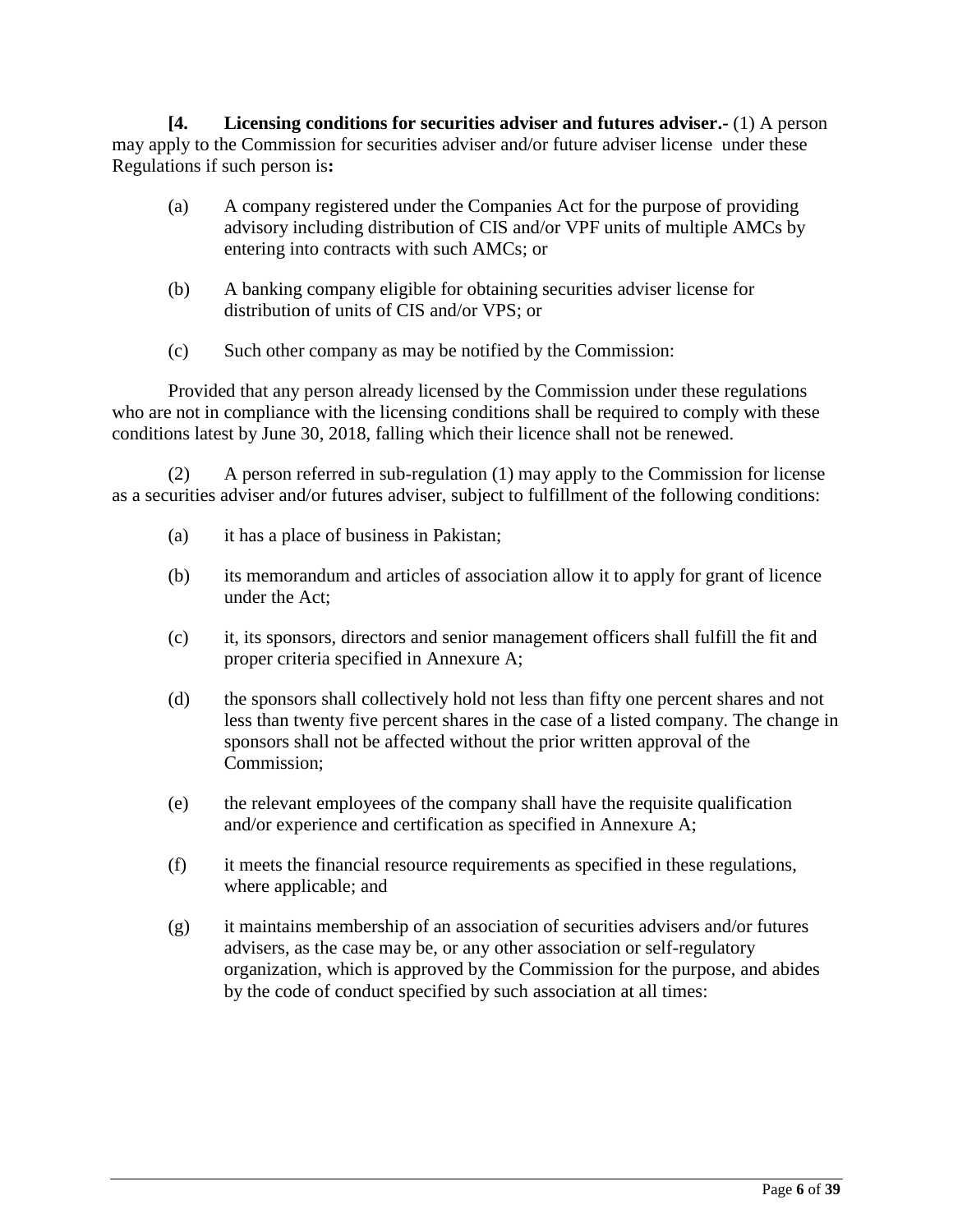Provided that in case of a banking company, the conditions referred in sub-regulation (2) above shall not be applicable except clause (e) and  $(g)$ .<sup>[3]</sup>

**5. Application and procedure for grant of licence.** (1) Subject to regulation 4, an application for licence as a securities adviser or futures adviser shall be made to the Commission in Form A along with the documents specified in Annexure B and receipt evidencing payment of non-refundable fee of such amount as specified in Schedule I.

(2) The application for licence under these regulations may be made for a securities adviser and/ or a futures adviser.

(3) The Commission, while considering the application for a licence, may require the applicant to furnish such further information or clarification as it deems appropriate.

(4) The applicant shall, if so required, appear before the Commission for a representation through a person duly authorized for this purpose in writing by the board of directors of the applicant.

(5) Any subsequent change in the information provided to the Commission at the time of filing of application under sub-regulation (1) shall be intimated to the Commission within seven working days from the date of such change.

**6. Financial Resources Requirement,-** A person applying for a license under these regulations shall maintain a minimum net worth of Rs. 1 million/- at all times in case of a company.

For the purpose of these regulations the net worth of a company shall be calculated as total assets less total liabilities, less surplus created on revaluation of fixed assets. Provided that the Commission may issue clarification in respect of treatment of any item of assets and/or liabilities for the purpose of calculating the net worth.

 $\overline{\phantom{a}}$ <sup>3</sup> Substituted for the text "**4. Licensing conditions for securities adviser and futures adviser.-** A person may apply to the Commission for licence as a securities adviser and/or futures adviser, subject to fulfillment of the following conditions:

a) It has a place of business in Pakistan;

b) In the case of a company, its memorandum and articles of association allow it to apply for grant of licence under the Act;

c) The applicant, or in the case of a company, it, its sponsors, directors and senior management officers shall fulfill the fit and proper criteria specified in Annexure A;

d) In the case of a company, the sponsors shall collectively hold not less than fifty one percent shares and not less than twenty five percent shares in the case of a listed company. The sponsor's portion of share capital shall not be sold or transferred, nor any arrangement of transfer of control of the securities adviser or futures adviser shall be affected without the prior written approval of the Commission;

e) The applicant, or in the case of a company, its relevant employees shall have the requisite qualification and/or experience and certification as specified in Annexure A;

f) It meets the financial resource requirements as specified in these regulations, where applicable; and

g) It maintains membership of an association of securities advisers and/or futures advisers, as the case may be, or any other association or self-regulatory organization, which is approved by the Commission for the purpose, and abides by the code of conduct specified by such association at all times." Vide SRO 253 (I)/2018 dated February 21, 2018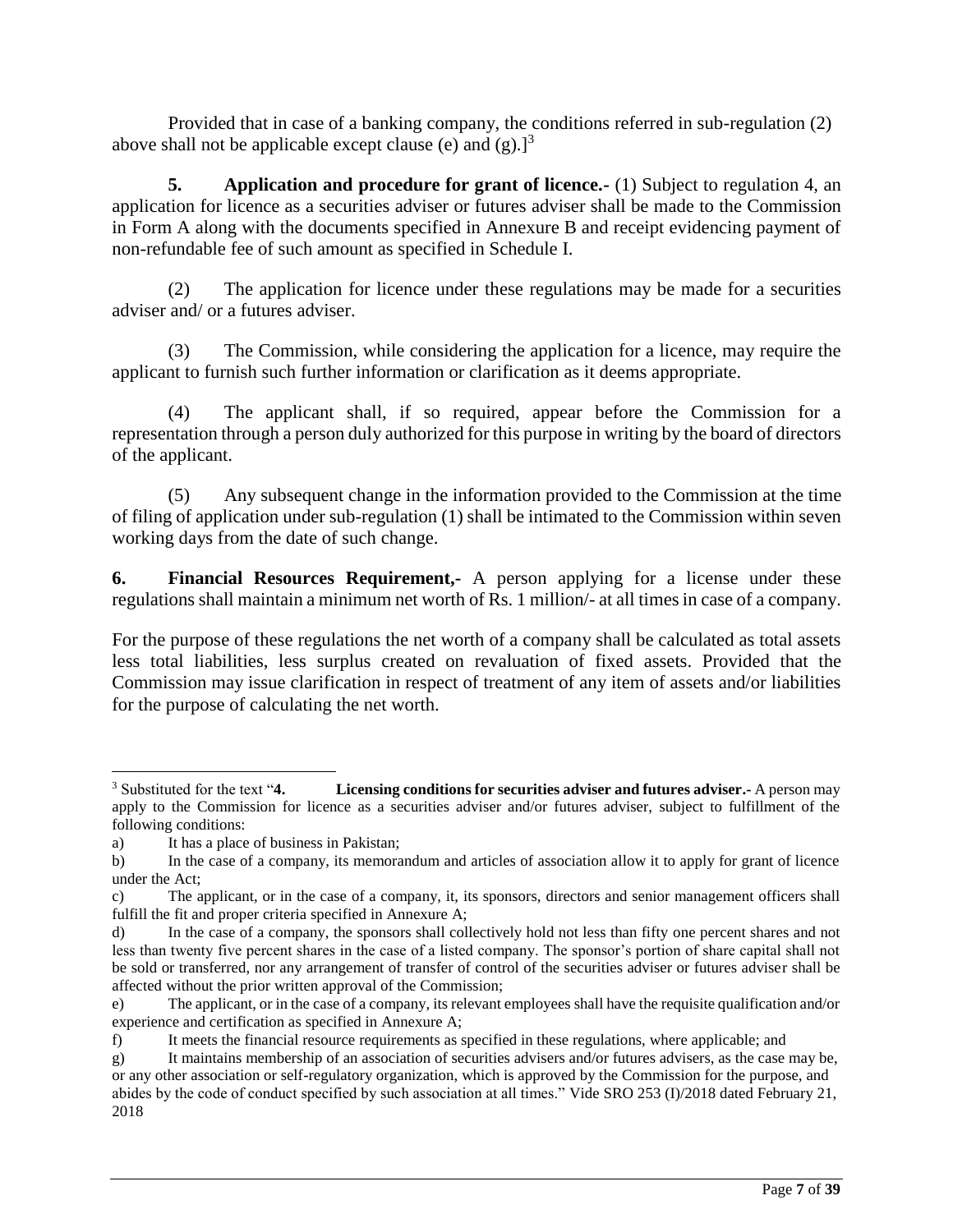**7. Grant of licence,-** (1) The Commission, while considering the application for granting a licence, shall inter-alia take into account the following matters,-

- (a) that the applicant meets the requirements of the Securities Act or the Futures Act as the case may be, these regulations and any direction given by the Commission;
- (b) that the applicant has the necessary infrastructure, expertise, financial resources, policies, procedures, systems and controls, where necessary, to effectively and efficiently discharge its responsibilities as a securities adviser and/or futures adviser;
- (c) that the applicant satisfies the Commission that the reasons for an earlier refusal for grant or renewal of licence, if any, as a securities adviser or futures adviser are no longer applicable;
- (d) involvement of the applicant, its sponsors, directors or senior management officers, as the case may be, in an offence involving fraud or breach of trust; and
- (e) history of past regulatory compliance and any pending penal action against the applicant, its sponsors, directors or senior management officers, as the case may be, for an offence under the Securities Act or the Futures Act as the case may be, or the Ordinance.

(2) The Commission, upon being satisfied after conducting such inquiries and obtaining such further information as it deems appropriate that,-

- (a) the applicant is eligible for a licence;
- (b) the applicant is in compliance with the provisions of the Securities Act or the Futures Act as the case may be, these regulations and any directives, guidelines, and codes issued thereunder; and
- (c) it is in the interest of the capital market and public interest;

may grant a licence to the applicant in Form B for a period of one year under the provisions of the Securities Act or Futures Act as applicable.

Provided that while deciding to grant licence under these regulations, the Commission may seek additional information from other Government agencies and regulatory bodies including obtaining credit information bureau (CIB) reports and may also conduct a pre-licence assessment or a visit of the premises of the applicant, where deemed necessary, to verify the genuineness of information submitted.

(3) Nothing in these regulations shall affect the power of the Commission to suspend or cancel the licence of a securities adviser or futures adviser under the Securities Act or the Futures Act, as applicable, if any or all of the of the events as mentioned therein have occurred or the securities adviser or futures adviser fails to comply with any of the requirements of these regulations.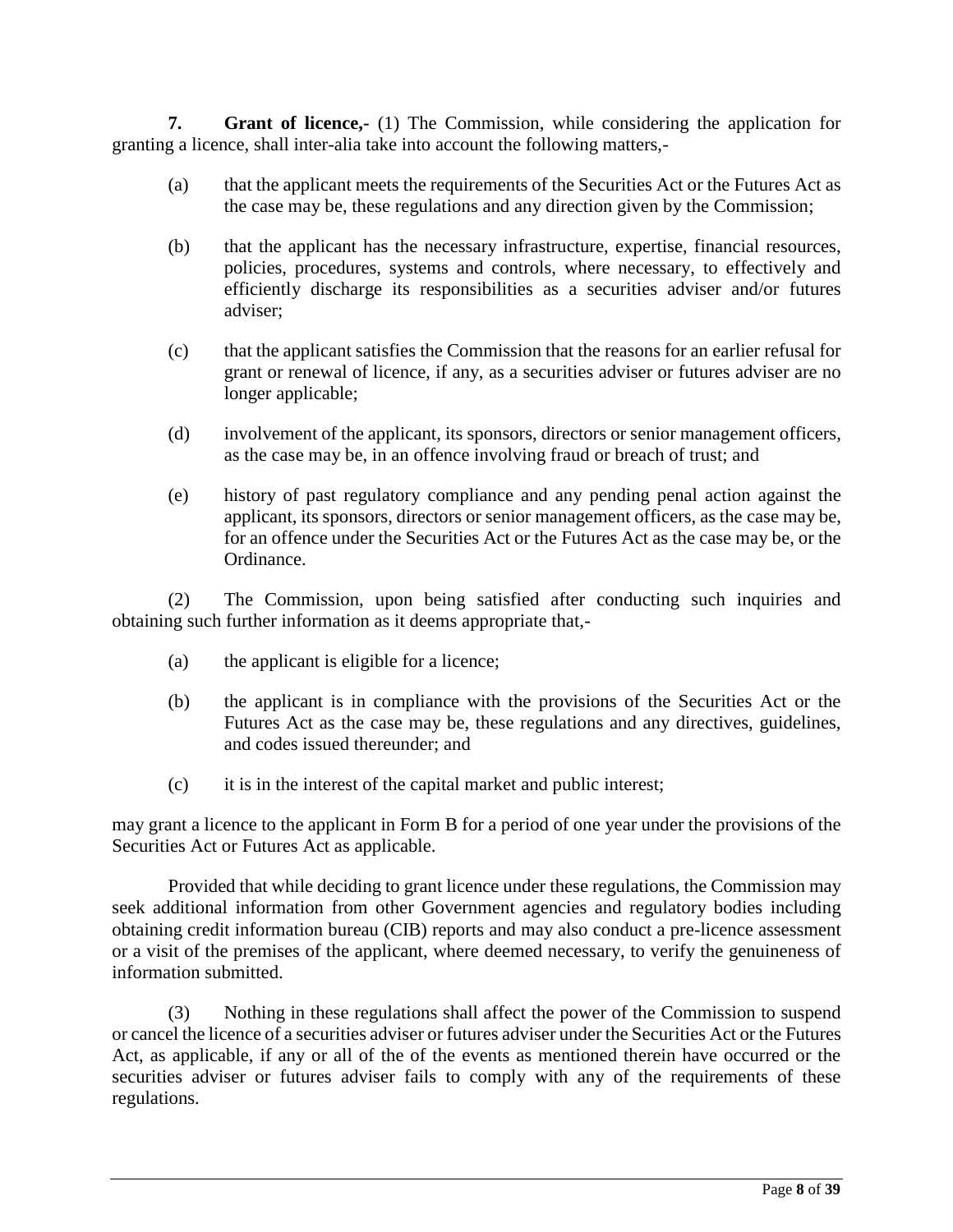**8. Renewal of licence,-** (1) Subject to the provisions of the Securities Act or the Futures Act as the case may be, and these regulations, a securities adviser or futures adviser shall, one month prior to the date of expiry of its licence, apply to the Commission, for renewal of its licence, in Form C along with all the documents as specified in Annexure C and evidence of payment of non-refundable renewal fee of such amount as specified in Schedule I.

(2) The Commission upon being satisfied that the applicant continues to meet the requirements for licensing, is in compliance with the provisions of the Act, rules, regulations made thereunder and any directives, guidelines and codes issued thereunder, and it is in the interest of the capital market, shall renew the licence of the securities adviser or futures adviser for one year, and issue a certificate of renewal of licence to the applicant in Form D.

(3) Where the application for renewal of licence is made within the provided time but has not been decided by the Commission, the licence of the securities adviser or futures adviser shall continue to be valid until the application for renewal is decided by the Commission.

(4) While renewing the licence of a securities adviser or futures adviser, the Commission may, in addition to the criteria laid down for grant of a licence, also take into account history of regulatory compliance of the securities adviser or futures adviser, particularly with reference to customer complaints.

**9. Procedure where licence is not granted or renewed,-** (1) The Commission, after giving a reasonable opportunity of being heard to the applicant, may refuse to grant or renew a licence if in the opinion of the Commission such applicant does not fulfill the requirements specified in the Securities Act or the Futures Act as the case may be, and these regulations, and where the Commission, after taking into account the facts, is of the view that it is not in the public interest or in the interest of the capital market to grant or renew a licence.

(2) The applicant, if aggrieved by the decision of the Commission under [sub-regulation](http://www.sebi.gov.in/acts/act042.jsp?uc_dept_id=1#reg 9)  [\(1\),](http://www.sebi.gov.in/acts/act042.jsp?uc_dept_id=1#reg 9) may, within a period of thirty days from the date of receipt of such refusal, prefer an appeal to the appellate bench of the Commission under section 33 of the Securities and Exchange Commission of Pakistan Act, 1997.

(3) A securities adviser or futures adviser whose application for renewal of licence is refused shall immediately inform all its existing customers and settle all dues of the customers within fifteen days of the date of receipt of the decision of the Commission or such extended time as may be allowed by the Commission for cogent reasons.

(4) The Commission may publish its decision of refusal to grant renewal of licence to the securities adviser or futures adviser in a newspaper of wide circulation in Pakistan.

**10. Cancellation of licence.-** (1) A securities adviser or futures adviser may apply to the Commission for cancellation of its licence along-with a confirmation that such securities adviser or futures adviser has informed all its existing customers and settled all dues and pending claims of the customers, if any.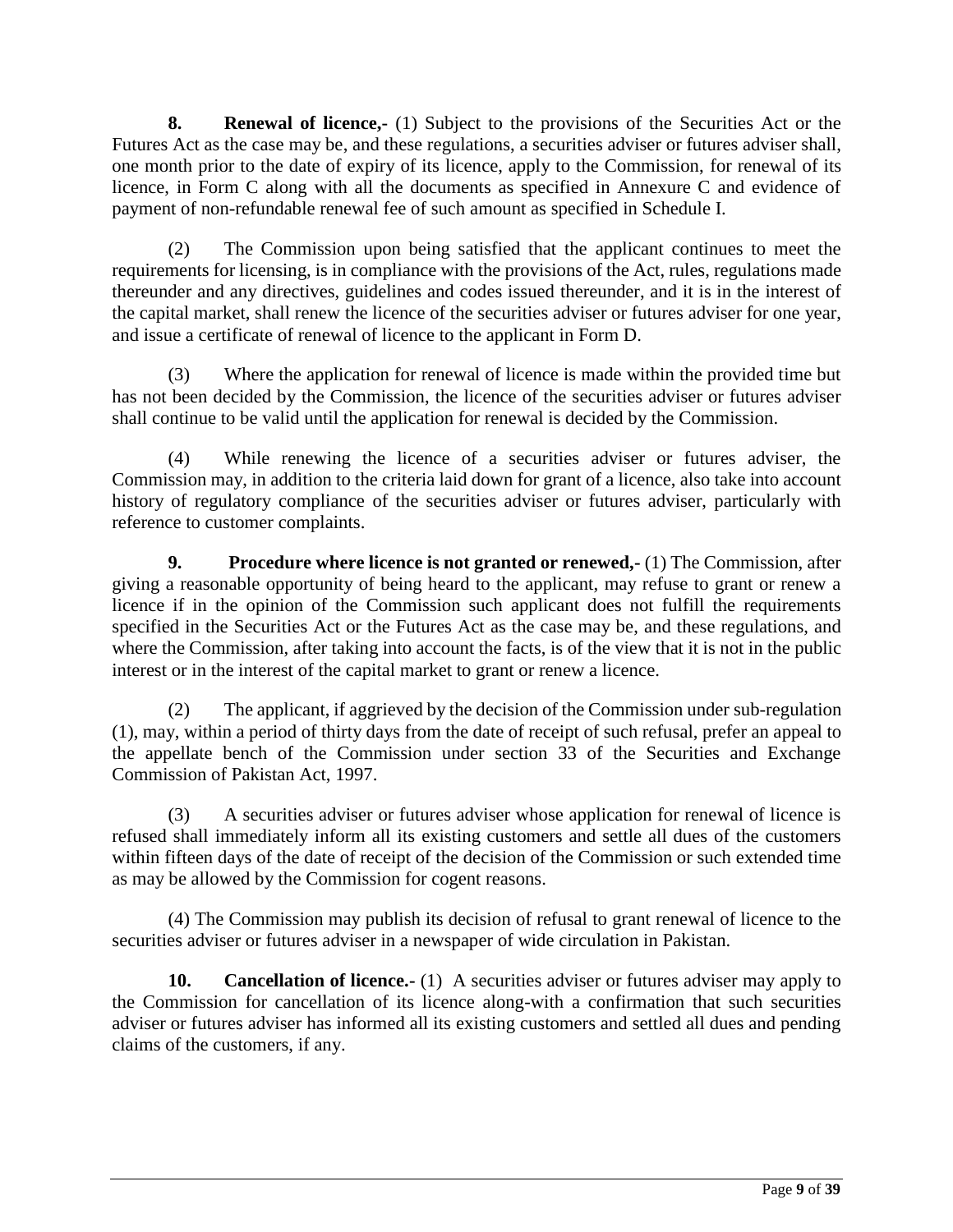(2) The Commission may, after being satisfied that the process of settlement of customer claims if any, has been completed, cancel the licence of such securities adviser or futures adviser.

Provided that the Commission may impose such conditions as it deems appropriate at the time of such cancellation of licence.

(3) The Commission may cancel the licence granted to a securities adviser or futures adviser in accordance with the provisions of the Act and/or where:

- (a) it is a TRE certificate holder of a securities exchange or a futures exchange and such TRE certificate is cancelled by the securities exchange or futures exchange as a disciplinary measure; or
- (b) it is declared insolvent by a Court; or
- (c) it fails to apply for renewal of licence within the specified time; or
- (d) its licence is suspended by the Commission and such suspension has not been revoked till the time of expiry of licence issued to it.

(4) A securities adviser or futures adviser whose licence is cancelled under subregulation (3) shall inform all its existing customers, settle all dues of the customers within fifteen days and shall remain responsible for all its obligations in respect of dealings and business conducted up to the date on which it has been working as a securities adviser or futures adviser.

### **Chapter III**

### **CONDUCT OF A SECURITIES ADVISER OR FUTURES ADVISER**

**11. Invitations and Advertisements.** (1) A securities adviser or futures adviser shall ensure that.-

- a) it does not make unsubstantiated claims, in order to induce customers, about qualifications of its professional staff or its capabilities to render certain services or its achievements concerning services rendered to other customers;
- b) it does not get involved in unfair competitive practices, nor shall solicit business from customers on the basis of any undue benefit;
- c) it does not publish, circulate or distribute any advertisement or any information which is false, misleading or deceptive;
- d) any advertisement is written in clear language and is not such which may prejudice interest of any person or customers in general;
- e) it does not make any exaggerated statements regarding its capability to render certain services or its achievements;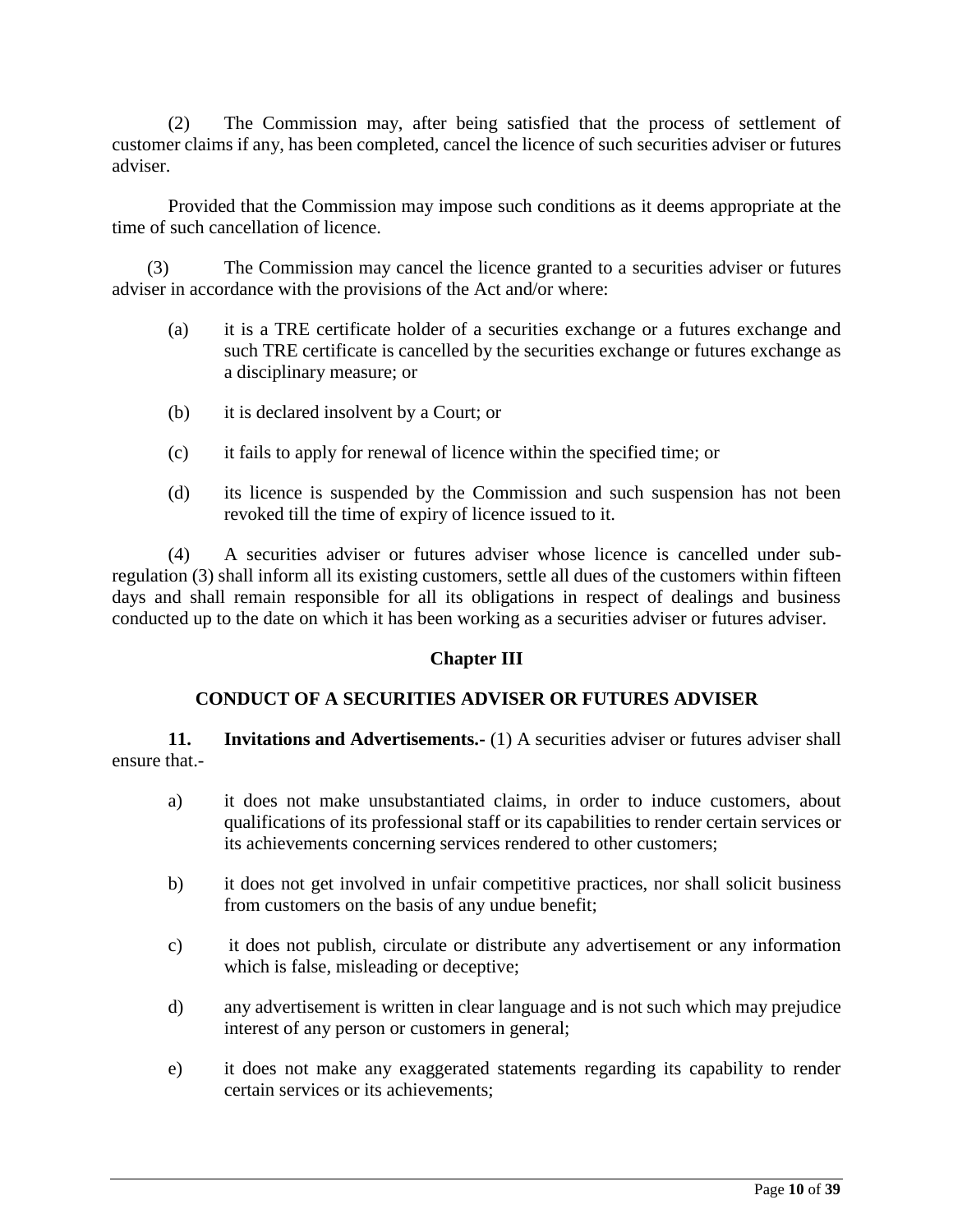- f) it does not willfully make false statements or conceal any material fact in any document, report or paper furnished to the Commission; and
- g) it maintains principle of integrity in seeking business.

(2) A copy of any advertisement shall be provided by the securities adviser or futures adviser to the Commission, within 36 hours of publication of the same or within such time period as specified by the Commission.

**12. Agreement with and Disclosures to customers.-** (1) A securities adviser or futures adviser shall, before commencement of business with a customer, enter into an agreement in writing with its customer clearly defining the inter se relationship, and setting out their mutual rights and obligations.

(2) The agreement between the securities adviser or futures adviser and the customer shall, inter alia, contain:

- i) Name of the customer and the securities adviser or futures adviser;
- ii) Terms and conditions on which the securities or futures advisory services are offered;
- iii) Affiliations with other licenced persons and intermediaries in the financial sector;
- iv) Conditions, under which agreement may be altered, terminated and implications thereof such as:
	- a) Voluntary/mandatory termination by the securities adviser or futures adviser;
	- b) Voluntary/mandatory termination by the customer; and
	- c) Mandatory termination in case of cancellation of licence of the securities adviser or futures adviser.
- v) Liability of the securities adviser or futures adviser in connection with the recommendations made and liability of the customer, if any; and
- vi) Quantum and manner of fees payable by the customer.

(3) The securities adviser or futures adviser shall provide a copy of the agreement specified at (1) above to the customer and ensure that any change in terms of the agreement shall only be incorporated through addendum to the initial agreement, after obtaining written approval of the customer.

(4) A securities adviser or futures adviser, shall not commence business with a customer as a securities adviser or futures adviser unless it furnishes the customer with a risk disclosure document inter alia containing the nature of services to be provided to customers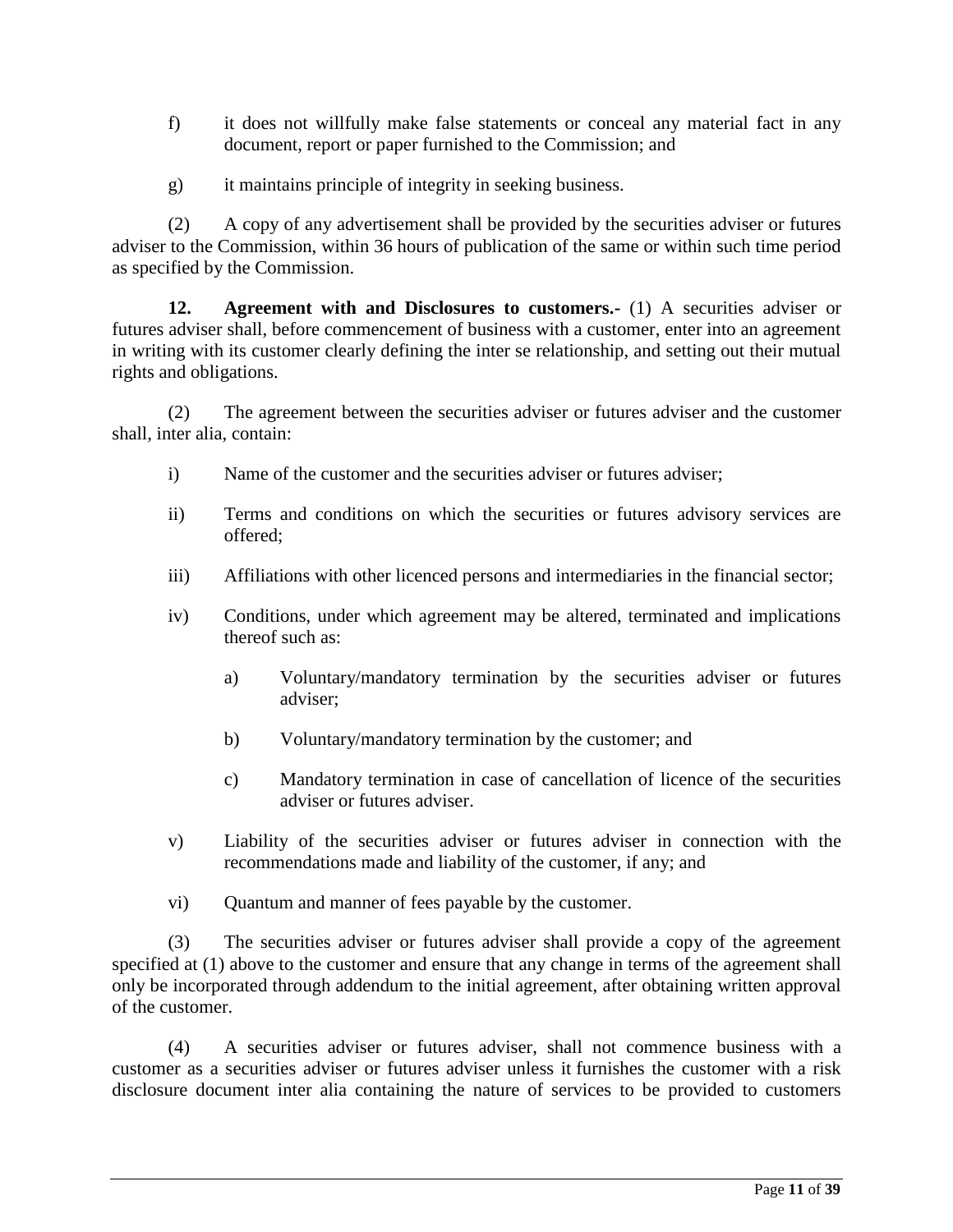considering their risk profile and information about basic risks involved in trading in securities or futures contracts, as applicable.

(5) A securities adviser or futures advisershall, while making an advice, make adequate disclosure to the customer of all material facts relating to the key features of the securities, futures contracts or portfolio of securities, particularly, performance track record.

(6) A securities adviser or futures adviser shall draw the customer's attention to the warnings, disclaimers in documents, advertising materials relating to an investment product which it is recommending to the customer.

Provided that requirements of clause 12 shall not be applicable in case of distributors engaged in distribution of CIS and/or VPF units of AMCs.

**13. Conflict of interest.-** (1) The securities adviser or futures adviser shall take necessary steps to ensure that the customer's interest is kept at the forefront and protected.

(2) The securities adviser or futures adviser shall take all reasonable steps including the framing of appropriate policies and procedures, where applicable, to minimize conflict of interest between such securities adviser or futures adviser and its customers including in its capacity as performing any other regulated securities activity.

(3) Subject to the provision of sub-regulation (1), where any conflict of interest arises between the securities adviser or futures adviser and its customer, the securities adviser or futures adviser shall immediately inform the customer through verifiable means and not gain any direct or indirect advantage from the situation and shall act in the best interests of the customer.

(4) A securities adviser or futures adviser shall disclose to the customer any actual or potential conflicts of interest arising from any connection to or association with any issuer of securities, including any material information or facts that might compromise its objectivity or independence in the carrying on of securities or futures advisory services.

(5) A securities adviser or futures adviser shall disclose to its customers, any consideration by way of remuneration or compensation or in any other form whatsoever, received or receivable by it or any of its associates or subsidiaries in respect of the products or securities or futures contracts for which the advice is provided to the customer.

(6) A securities adviser or futures adviser shall, before recommending the services of a securities broker, futures broker or other licensed persons to a customer, disclose any consideration by way of remuneration or compensation or in any other form whatsoever, if any, received or receivable by the securities adviser or futures adviser, if the customer desires to avail the services of such intermediary.

(7) If a securities adviser or futures adviser has any interest or holding any position in the securities, futures contracts or portfolio of securities which are subject matter of advice to a customer, it shall make disclosure of such fact to the customer.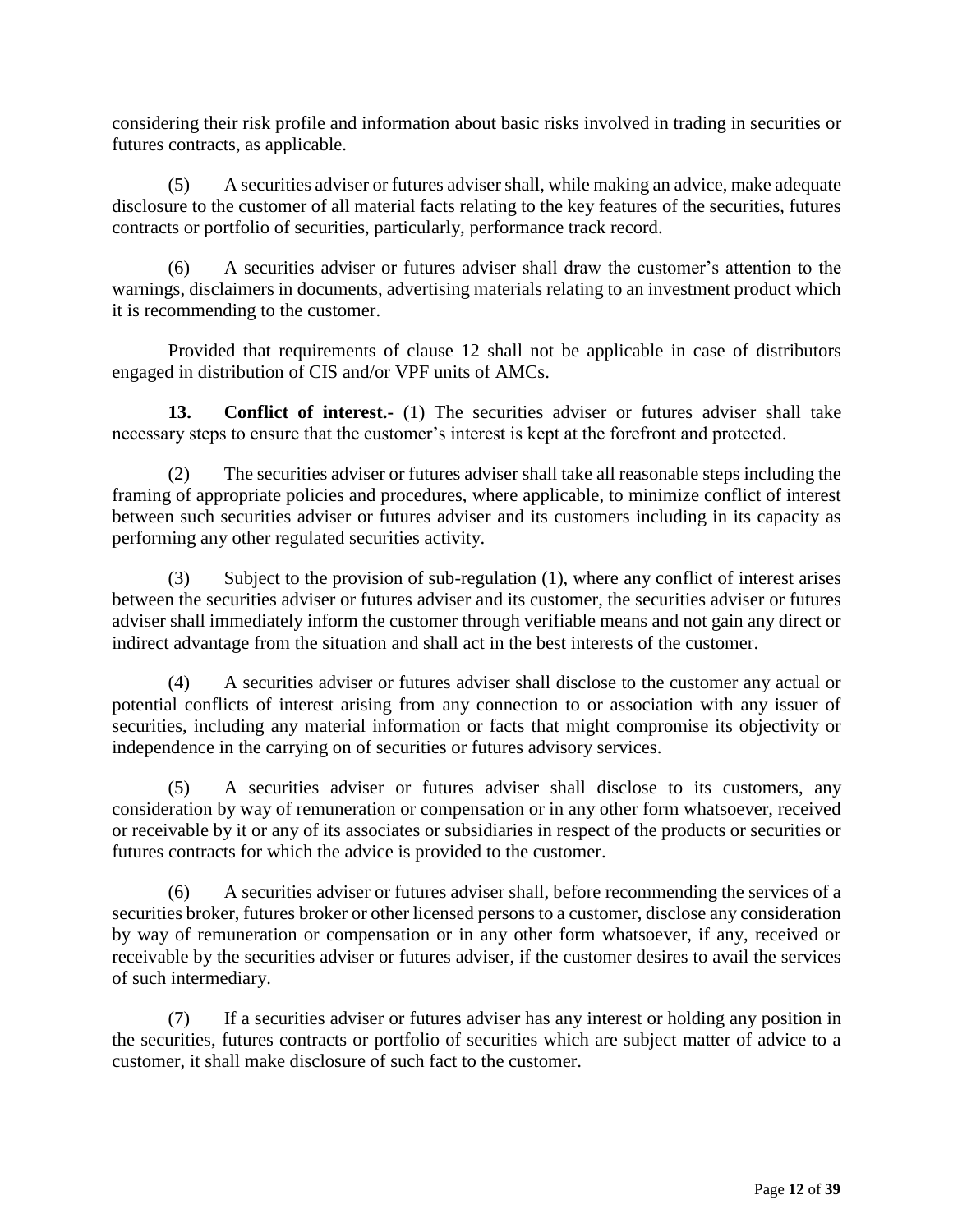(8) the securities adviser or futures adviser shall ensure that its advisory activities are clearly segregated from all its other activities if the securities adviser or futures adviser is also engaged in activities other than advisory services.

(9) In case of a company, the securities adviser or futures adviser shall ensure segregation, including establishing 'Chinese walls', between its proprietary trading and securities advisory activity.

(10) In case of a company, the securities adviser or futures adviser shall put in place a mechanism and take steps to avoid and eliminate the misalignment of incentives due to conflict of interest between the compensation of senior management officers  $[$ and $]$ <sup>4</sup> employees  $[$   $]$ <sup>5</sup> of the securities adviser or futures adviser and interest of the customers.

(11) In case of a company engaged in other regulated activities, the securities adviser or futures adviser shall ensure that effective and operationally independent compliance functions having appropriately trained and competent staff are in place.

(12) In case of a company, the securities adviser or futures adviser shall not give advice to customers solely with the objective of generating revenues for its other regulated activities or its associated companies or any intermediary referred by it to the customer.

(13) The securities adviser or futures adviser shall avoid giving advice that results in churning and excessive trading that cannot be directly linked to a profitable trade for the customers.

(14) The securities adviser or futures adviser must take reasonable steps to ensure that neither it nor any of its employees [66].  $\int_0^6$ , where applicable, offers or gives, or solicits or accepts, any inducement that is likely to conflict with any duties owed to the customers.

(15) In case of any breach of policies by its employees  $\begin{bmatrix} 1 \end{bmatrix}$ , the securities adviser or futures adviser shall promptly investigate, and take appropriate action against the persons responsible.

**14. Confidentiality.-** (1) The securities adviser or futures adviser must have in place proper systems and controls along with clearly documented policies and procedures reasonably designed, for ensuring confidentiality of information in relation to its business as a securities adviser or futures adviser.

(2) The securities adviser or futures adviser must devise policies and physical apparatus designed to prevent the improper or unintended dissemination of market sensitive information from one regulated activity to another, where applicable.

(3) The securities adviser or futures adviser must establish policies and procedures, reasonable under the circumstances, to ensure that it or individuals making proprietary investment

 $\overline{a}$ 

<sup>4</sup> Substituted for coma "," Vide SRO 253 (I)/2018 dated February 21, 2018

<sup>5</sup> Deleted the words "and accredited representatives" Vide SRO 253 (I)/2018 dated February 21, 2018

<sup>6</sup> Deleted the words "or accredited representatives" Vide SRO 253 (I)/2018 dated February 21, 2018

<sup>7</sup> Deleted the words "and accredited representatives, as applicable" Vide SRO 253 (I)/2018 dated February 21, 2018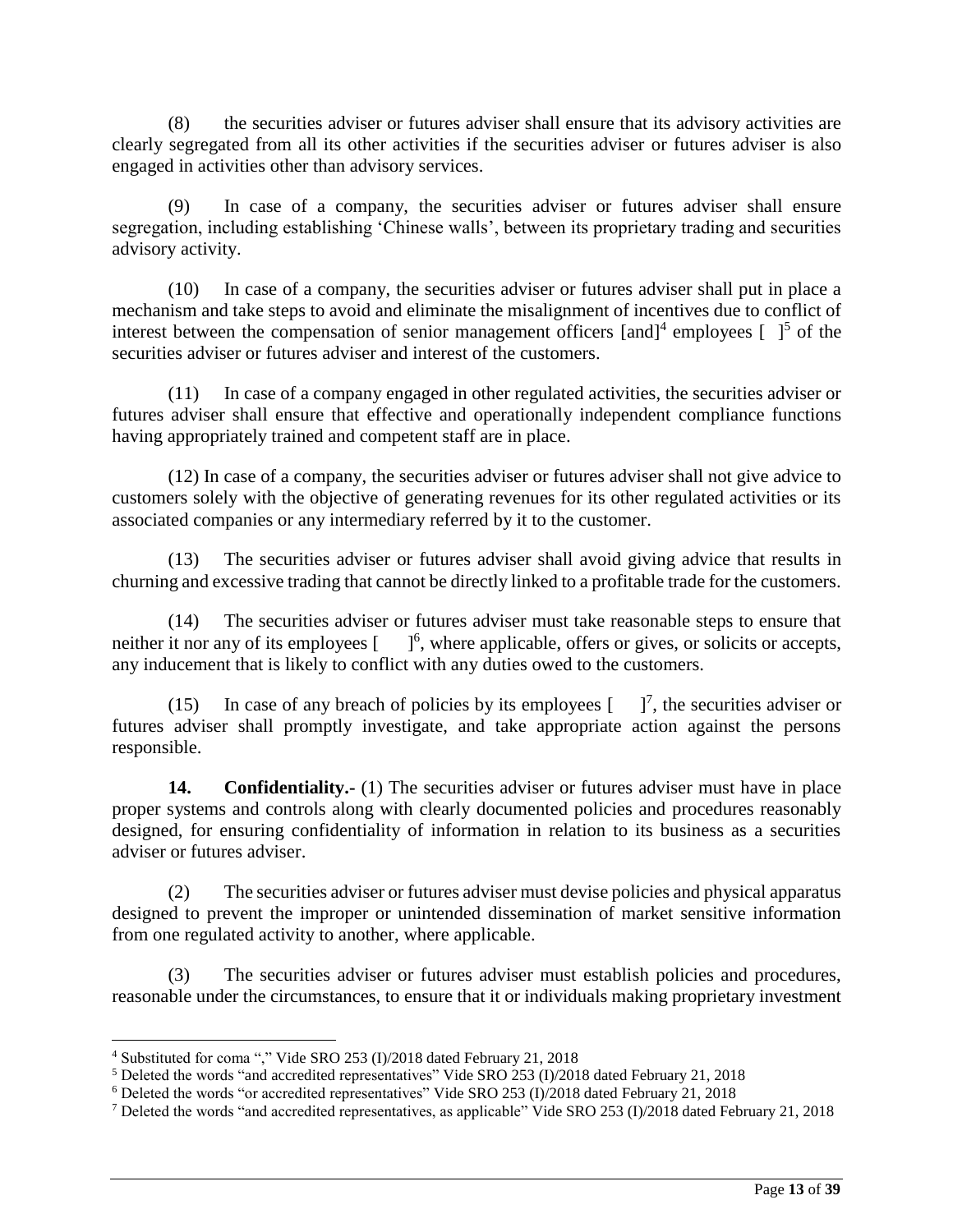decisions are not trading on the basis of material non-public information obtained during its course of business as a securities adviser or futures adviser, where applicable.

(4) The securities adviser or futures adviser and its employees  $\begin{bmatrix} 1 & 1 \end{bmatrix}^8$  shall not disclose or discuss with any other person other than normal course of business or make improper use of any information of confidential nature of a customer, including trading on the basis of such confidential information.

- **15. Risk profiling.-** A securities adviser or futures adviser shall ensure that,-
- (a) it obtains from the customer, such information as is necessary for the purpose of giving investment advice, including the following:-
	- (i) age;

 $\overline{\phantom{a}}$ 

- (ii) investment objectives including time for which they wish to stay invested, the purposes of the investment;
- (iii) income details;
- (iv) level of understanding and knowledge;
- (v) existing investments/assets;
- (vi) risk appetite/tolerance;
- (vii) liability/borrowing details.
- (b) it has a process for assessing the risk a customer is willing and able to take, including:
	- (i) assessing a customer's capacity for absorbing loss;
	- (ii) identifying whether customer is unwilling or unable to accept the risk of loss of capital;
	- (iii) appropriately interpreting customer responses to questions and not attributing inappropriate weight to certain answers.
- (c) where tools are used for risk profiling, it should be ensured that the tools are fit for the purpose and any limitations are identified and mitigated;
- (d) any questions or description in any questionnaires used to establish the risk a customer is willing and able to take are fair, clear and not misleading, and the questionnaire is not vague or in a complex language that the customer may not understand;

<sup>8</sup> Deleted the words "and accredited representatives" Vide SRO 253 (I)/2018 dated February 21, 2018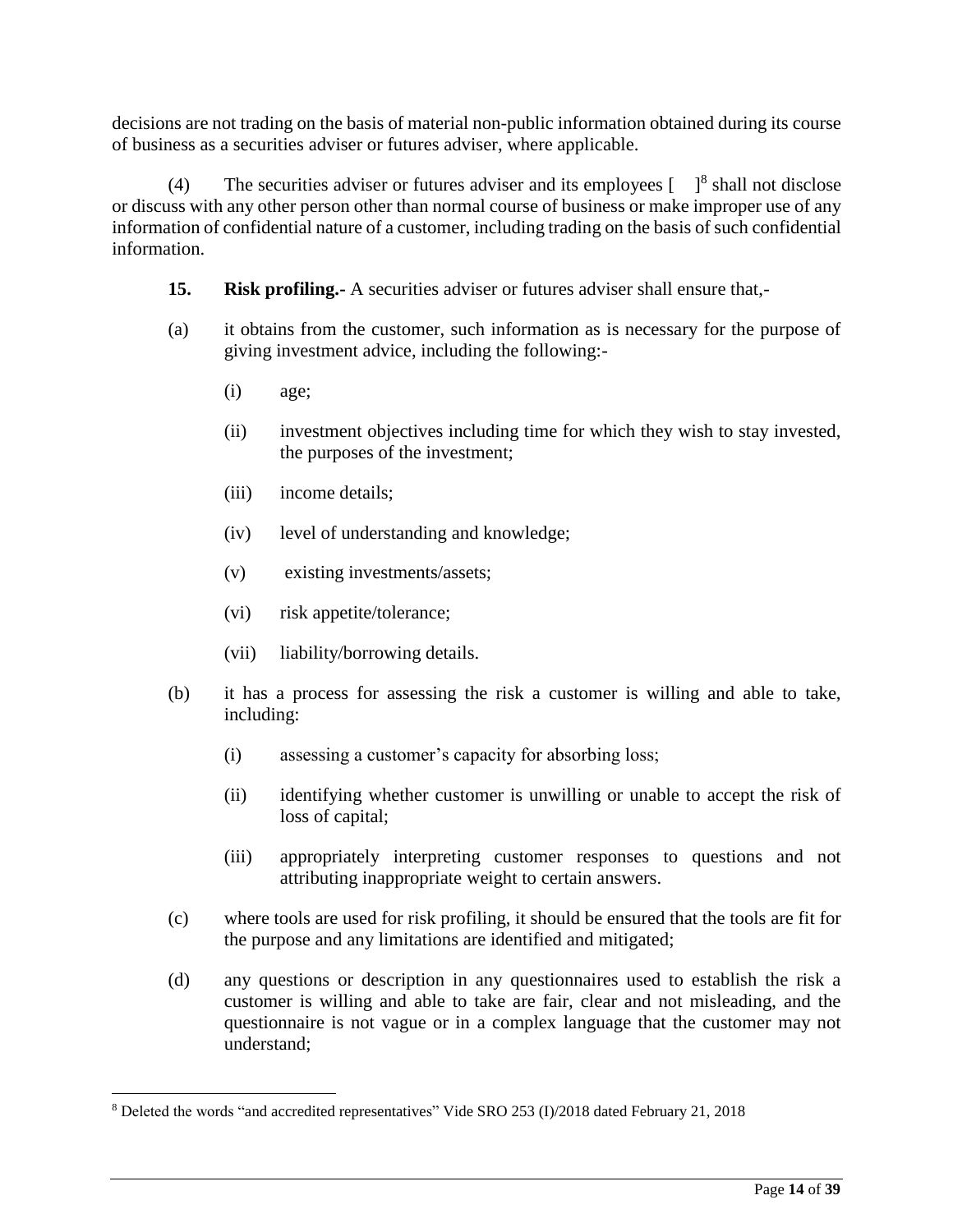- (e) risk profile of the customer is communicated to the customer after risk assessment is done; and
- (f) information provided by customers and their risk assessment is updated periodically.

Provided that in case of a distributor of CIS and/or VPF units of AMCs, such distributor shall use the risk profiling criteria of that AMC whose CIS and/or VPF units are being distributed.

- **16. Suitability.-** A securities adviser or futures adviser shall ensure that,-
- (a) All investment advice provided to the customer is appropriate to the risk profile of the customer, and that no investment or scheme is recommended to the customer on the basis of extra commission or incentive earned;
- (b) It has a documented process for selecting investments based on customer's risk profile investment objectives, tolerance for risk, time horizon, liquidity needs and financial constraints.
- (c) It understands the nature and risks of products or assets recommended for customers; and
- (d) It has a reasonable basis for believing that a recommendation:
	- (i) meets the customer's investment objectives and suits the risk profile of such customer;
	- (ii) is such that the customer is able to bear any related investment risks consistent with its investment objectives and risk tolerance; and
	- (iii) is such that the customer has the necessary experience and knowledge to understand the risks involved in the transaction.

# **Chapter IV**

# **OTHER REQUIREMENTS**

**17. Restriction on keeping custody of customers' assets.-** A securities adviser or futures adviser shall not be eligible for keeping custody of customers' assets [  $1^9$ .

- **18. General responsibility.-** (1) A securities adviser or futures adviser shall:
- a) on introduction to a prospective customer, disclose that the securities adviser or futures adviser is licensed with the Commission and prominently display the licence granted by the Commission;

 $\overline{a}$ 

<sup>9</sup> Deleted the text "unless it is specifically allowed to offer custodial services under the applicable laws" Vide SRO 253 (I)/2018 dated February 21, 2018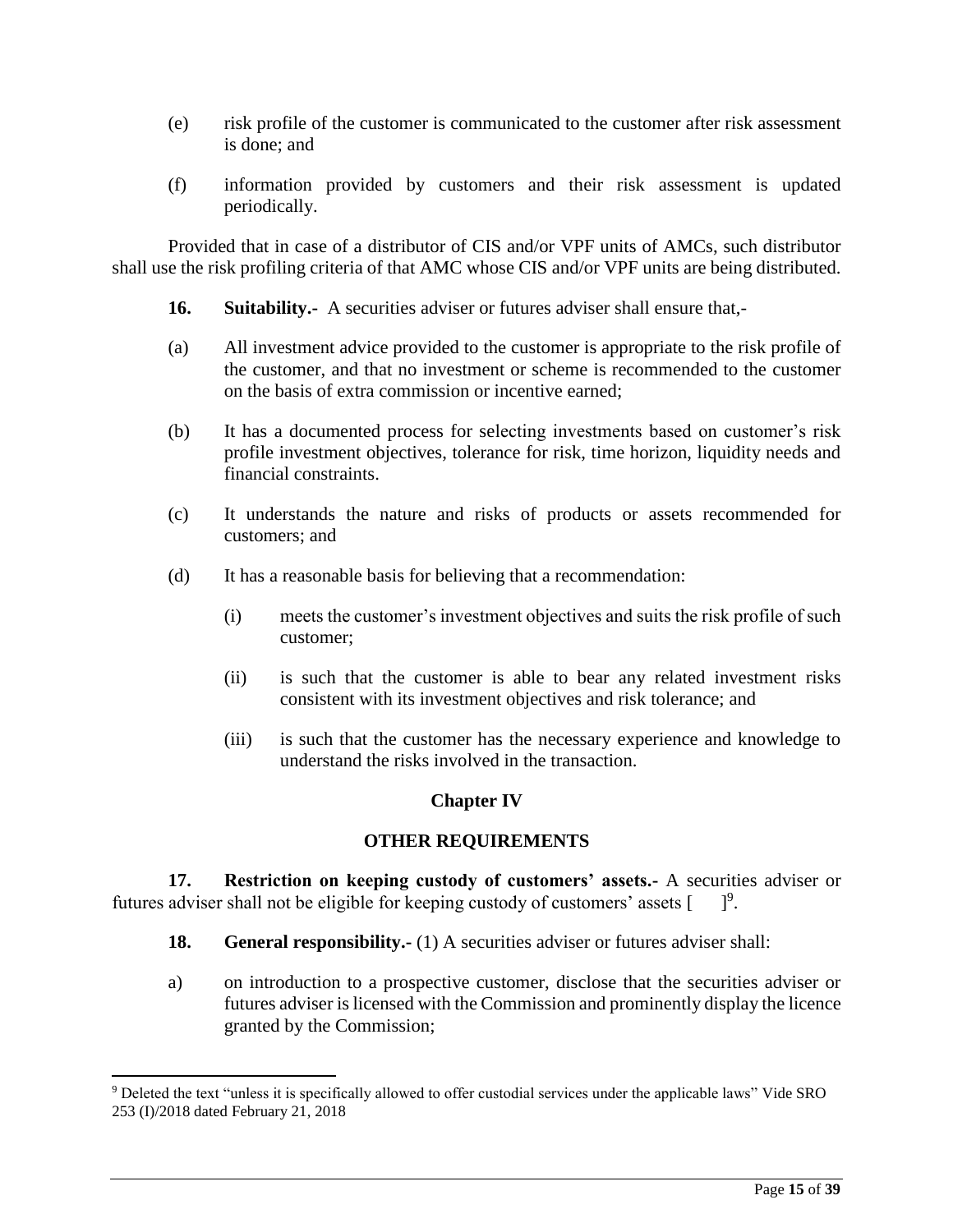- b) maintain high standards of integrity, promptitude, fairness and act with due skill, care and diligence in conduct of its business;
- c) in case of a securities adviser providing advice in respect of CIS/VPF units of an AMC:
	- i) not involve either directly or indirectly in the mis-selling of CIS/VPF units;
	- ii) only deal in units at the unit price quoted by the respective AMC and which are publicly available;
	- iii) avoid making negative statements about any AMC or CIS/VPF and ensure that comparisons if any, are made with similar and comparable products;
	- iv) provide full and latest information of schemes to customers in the form of offering documents, fund manager reports and brochures;
	- v) avoid commission-driven malpractices such as encouraging overtransacting and churning of investments to earn higher commissions even if they mean higher transaction costs and tax for customers; and
	- vi) adhere to these regulations and any other regulations, circulars or guidelines issued by the Commission from time to time.
- d) in case of a securities adviser providing advice in respect of CIS/VPF units of an AMC, such securities adviser shall adequately explain to a customer, the nature and characteristics of the fund/scheme and shall make clear all essential attributes of the fund/scheme, including:
	- (i) the investment objectives of the fund/scheme;
	- (ii) the investment strategy to achieve the stated objectives;
	- (iii) the risks of investing in that fund/scheme and CIS/VPF units generally;
	- (iv) the unit prices and how these are calculated;
	- (v) the fees, charges and expenses involved; and
	- (vi) the tax implications (if any).
- e) in case if a distributor engaged in distributing CIS and/or VPF units of an AMC is also providing advice on other securities and/or futures contracts, it shall disclose the same to its customers and shall not charge any advisory fee to its customers in respect of investment in such CIS and/or VPF units;
- f) unless it complies with the applicable framework for research analysts, not publish a research report or make a public appearance regarding a security, sector or index;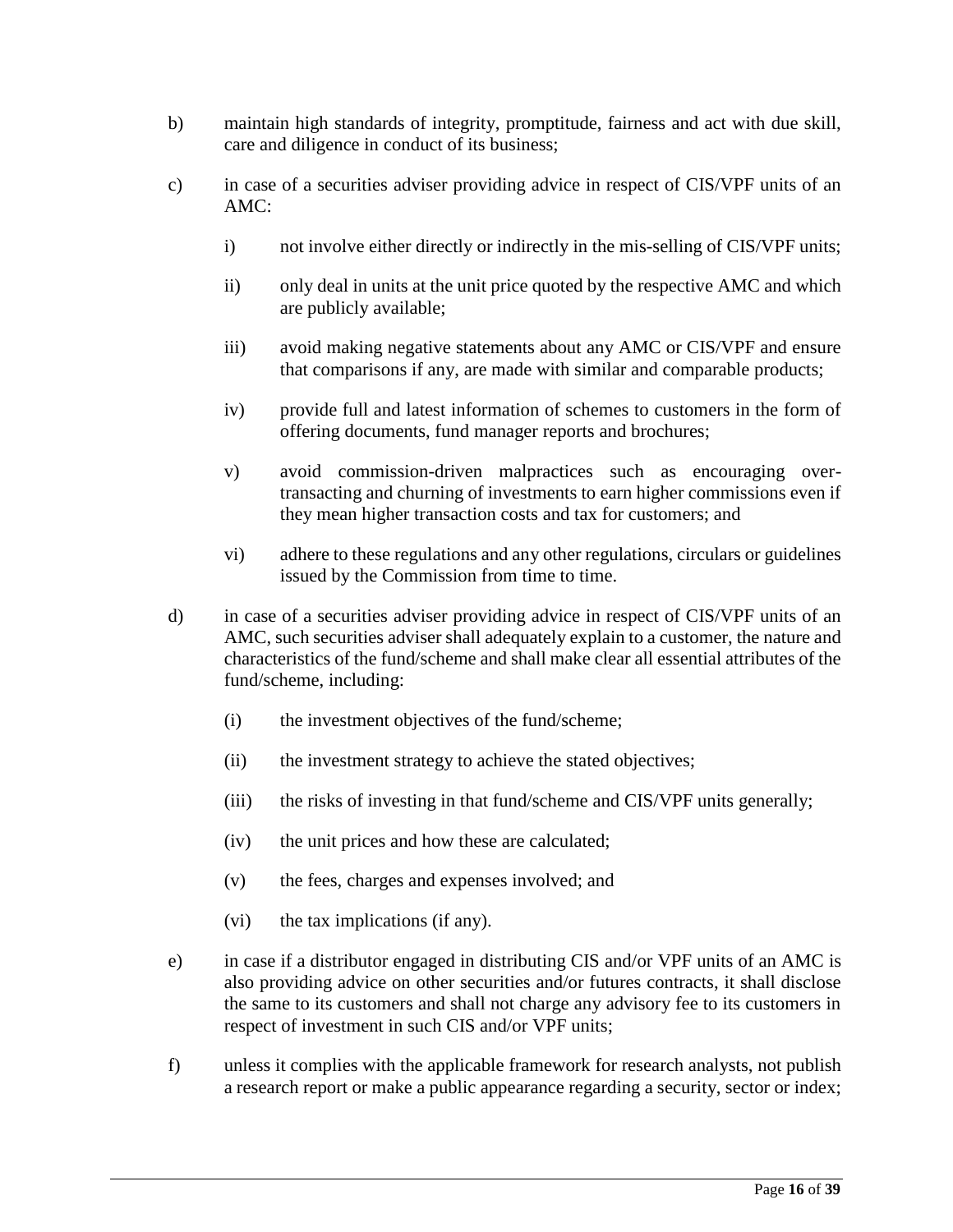- g) ensure that any performance reporting/presentation is accompanied by all explanations, qualifications, limitations and other statements that are necessary to prevent such information from misleading customers;
- h) ensure compliance with all legal and regulatory requirements applicable to the conduct of its business activities by it and its staff so as to promote the best interests of customers and the integrity of the market;
- i) have and employ effectively appropriate resources and procedures which are needed for the efficient performance of its business activities;
- j) in case of a company engaged in other regulated activities as well, ensure that it has properly designed internal control policies which are duly approved by its board of directors;
- k) ensure that channels of communications are properly documented and monitored regularly and effectively. This includes logs of e-mails and other inter-office documentation being exchanged;
- l) maintain complete file of each customer and not change any detail provided by the customer in the official documents without prior approval of the customer and keep record of such changes along with necessary documentary evidence;
- m) ensure that the Commission is informed, without undue delay, of serious breaches of these regulations, either directly or through the internal or external auditors where applicable;
- n) put in place a mechanism for proper and timely handling of any customer complaints;
- o) determine the true identity of the prospective customer before extending its services and ensure that Know Your Customer and Customer Due Diligence is being conducted properly to ensure risk profiling and suitability for each customer;

Provided that this condition shall not be applicable in case of distributors engaged in distribution of CIS and/or VPF units of AMCs.

# [Omitted]<sup>10</sup>

 $\overline{a}$ 

q) remain in compliance with the licensing requirements at all times and inform the Commission immediately when it is non-compliant with any of the said requirements;

<sup>&</sup>lt;sup>10</sup> Deleted the text "p) disclose the names of such persons to its customers who are working as its accredited representatives, where applicable;" Vide SRO 253 (I)/2018 dated February 21, 2018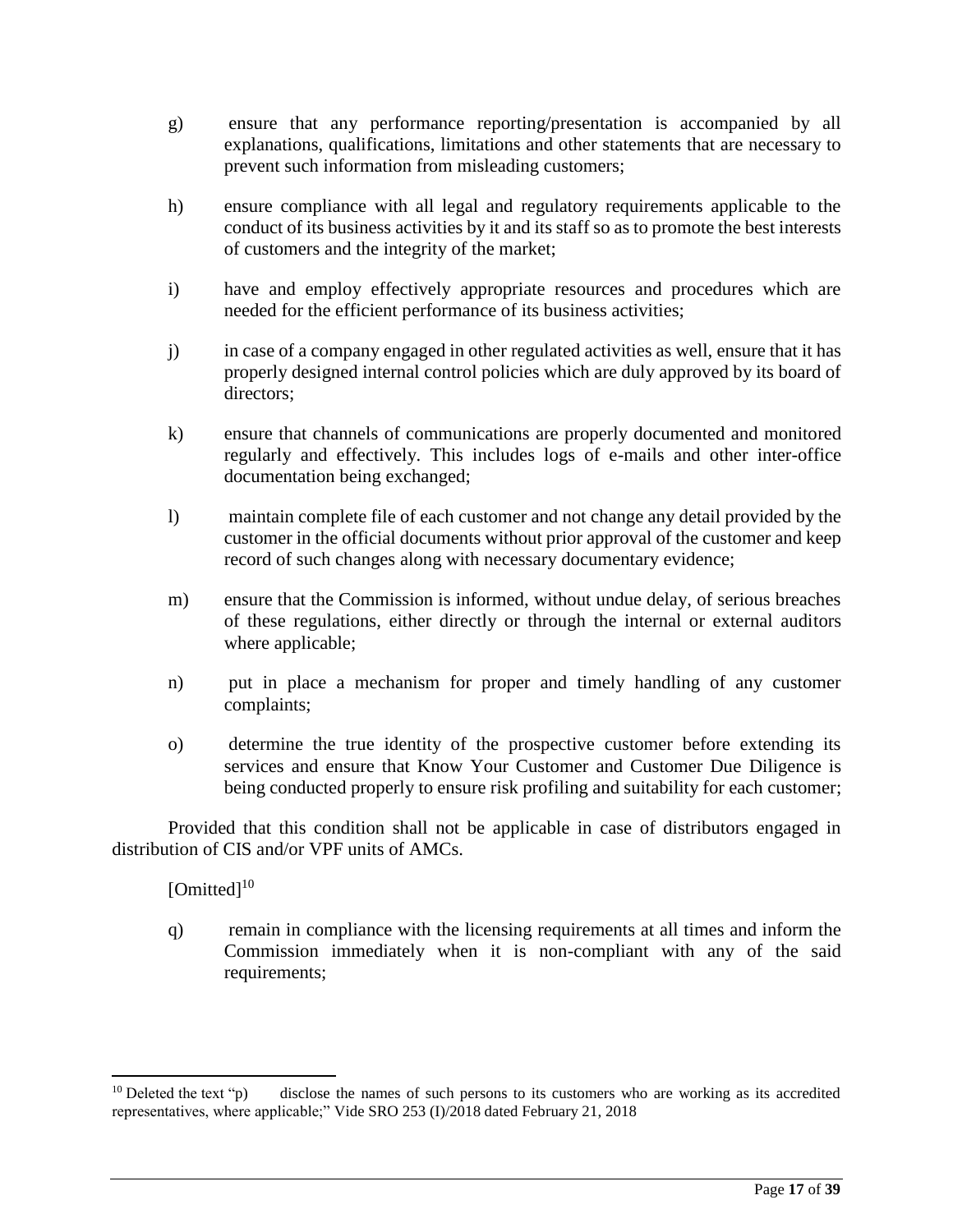- r) ensure that any written or electronic communication or correspondence with the customers or outside parties clearly bears the licence number indicating the licence and type of advisory licence granted by the Commission;
- s) shall ensure that fees charged to the customers are fair and reasonable;  $\begin{bmatrix} 1 & 1 \end{bmatrix}$
- t) submit any document, report or information as and when required by the Commission;
- [(u) in case of distribution of CIS and/or VPF units maintain copies of contracts with the AMCs; and
- (v) in case of distribution of CIS and/or VPF units not charge any advisory fee to its customers. $]^{12}$

(2) Any dispute between the securities adviser or futures adviser and its customer may be resolved through arbitration or through a mediator authorized or appointed for the purpose by any regulatory authority, as applicable.

### **Chapter V**

### **ACCOUNTING AND AUDIT**

**19. General.-** These obligations and duties of a securities adviser or futures adviser under these regulations with respect to audit and accounts are in addition to the requirements of the Ordinance, the rules and regulations made thereunder and any directives issued thereunder.

[Provided that in case of a banking company, the requirements of this chapter shall not be applicable except clause  $24.1^{13}$ 

**20. Maintenance of books of accounts and other records,-** (1) In case of a company, a securities adviser or futures adviser shall prepare and maintain all the books of accounts and other records which should:

- (a) disclose with accuracy the financial position of the securities adviser or futures adviser at that time;
- (b) enable the securities adviser or futures adviser to prepare financial statements at any time and which comply with the requirements of law; and
- (c) demonstrate whether the securities adviser or futures adviser is maintaining in its regulated securities activity adequate financial resources to meet its business commitments, where applicable.
- (2) In addition to requirements of the Securities Act or Futures Act, and the Ordinance,

 $\overline{\phantom{a}}$ <sup>11</sup> Deleted the word "and" Vide SRO 253 (I)/2018 dated February 21, 2018

<sup>12</sup> Inserted Vide SRO 253 (I)/2018 dated February 21, 2018

<sup>13</sup> Inserted Vide SRO 253 (I)/2018 dated February 21, 2018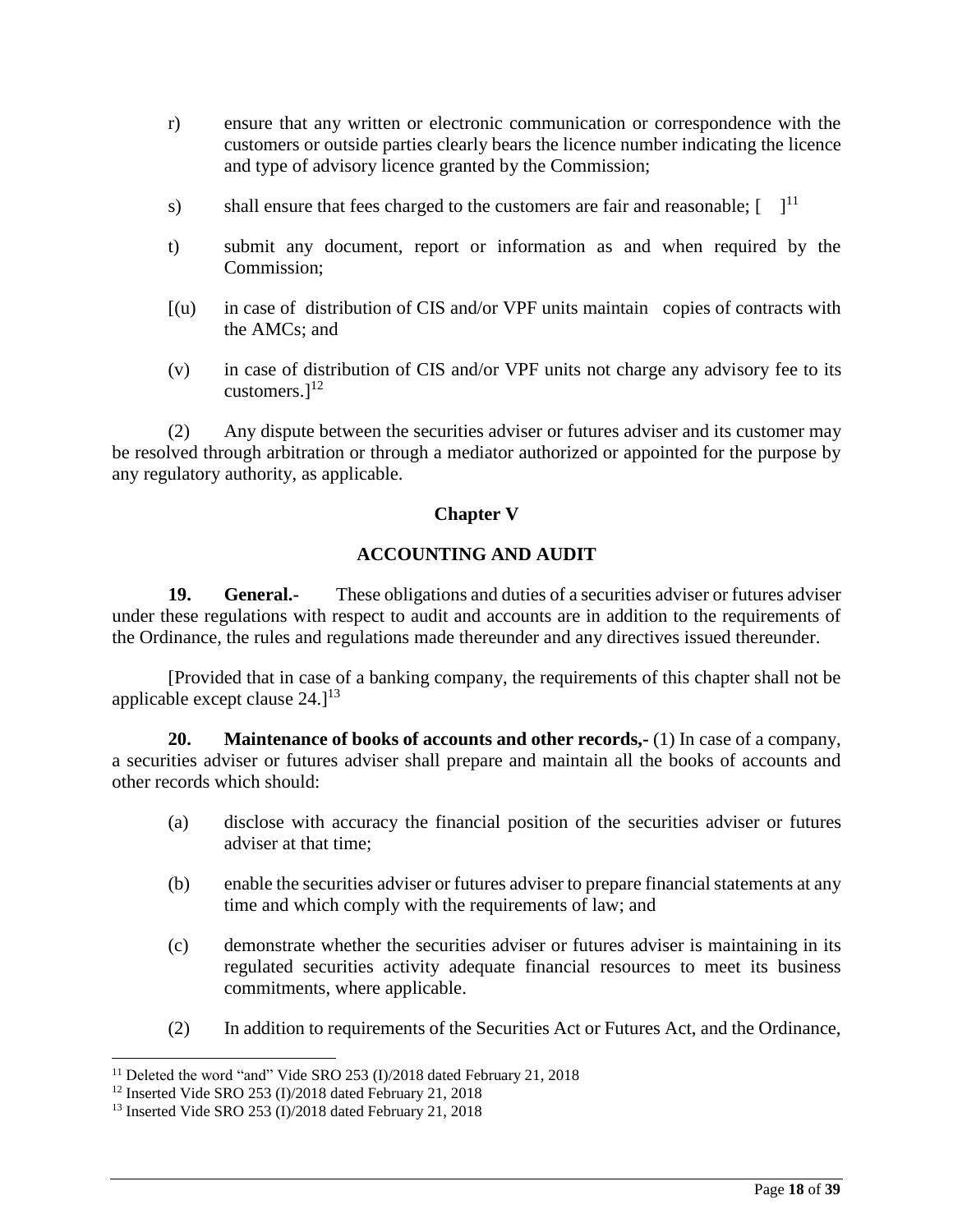as applicable, a securities adviser or futures adviser, other than a distributor, shall also properly maintain the following records, namely:-

- a) All written agreements entered into by the securities adviser or futures adviser with any customers;
- b) Know Your Client records of the customer;
- c) Risk profiling and risk assessment of the customer;
- d) Rationale for arriving at investment advice and assessment of its suitability, duly signed and dated;
- e) A register or record containing list of the customers, the date of advice, nature of the advice, the securities or the futures contracts in which advice was rendered and fee, if any charged for such advice; and
- f) Records of trading in securities and futures contracts by the securities adviser or futures adviser, its directors, employees, their spouses and their dependent children, as the case may be.

 $[$   $]^{14}$ 

 $\overline{a}$ 

(3) Every securities adviser or futures adviser shall ensure that the records referred to in sub-regulation (2) are maintained either in physical or electronic form and preserved in good order for a period of at least ten years.

Provided that where records are required to be duly signed and are maintained in electronic form, such records shall be digitally signed.

(4) Every securities adviser or futures adviser shall ensure that the record is kept at such place and maintained in such a manner that it is easily accessible.

**21. Preparation and submission of financial statements.-** (1) In case of a company, a securities adviser or futures adviser shall prepare financial statements for each financial year. The financial statements of the securities adviser or futures adviser shall be prepared in compliance with the requirements of the Ordinance including conformity with the accounting standards as directed by the Commission.

(2) In case of a company, a securities adviser or futures adviser shall submit, within four months after the end of each financial year, its annual financial statements to the Commission along with its audit report.

**22. Audit and related matters,-** In case of company, a securities adviser or futures adviser shall appoint an auditor as required under section 83 of the Securities Act or section 67 of the Futures Act as applicable, from the panel of auditors approved by the Commission to perform

<sup>&</sup>lt;sup>14</sup> Deleted the text "A distributor engaged in distribution of CIS and/or VPF units shall maintain copies of contracts with the AMCs." Vide SRO 253 (I)/2018 dated February 21, 2018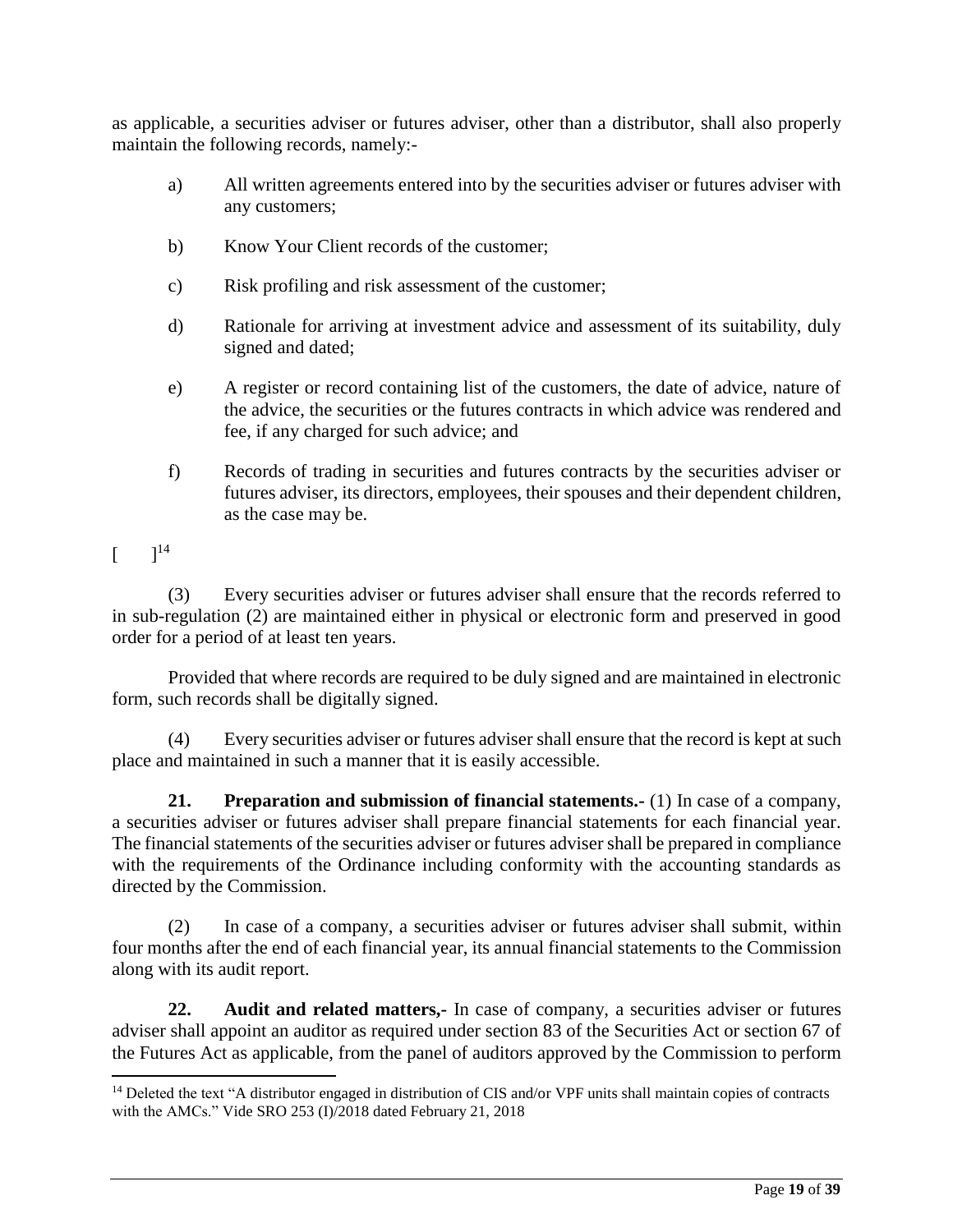functions as specified in the Securities Act or the Futures Act and the Ordinance, as applicable.

**23. Appointment of auditor and related matters.-** (1) In case of company, a securities adviser or futures adviser shall ensure that the auditor appointed has inter-alia the powers and duties specified under sub-regulation 3 below and:

- (a) those powers and duties are set out in an engagement letter;
- (b) the engagement letter is signed by the securities adviser or futures adviser and the auditor; and
- (c) the securities adviser or futures adviser retains a copy of the engagement letter.

(2) A securities adviser or futures adviser shall, within seven days, give written notice to the Commission of the appointment, removal or resignation of an auditor.

- (3) The auditor appointed by a securities adviser or futures adviser shall have the right  $\mathsf{to}$ . –
	- (a) access the accounting and other records of the securities adviser or futures adviser and all other documents relating to its business including the documents the securities adviser or futures adviser is required to maintain under the Act and these regulations; and
	- (b) require from the securities adviser or futures adviser such information and explanations as the auditor considers necessary for the performance of duties.

(4) The audit report shall state all the matters as are required to be stated in accordance with the requirements of the Ordinance.

(5) Where an auditor resigns or is removed by the securities adviser or futures adviser, a notice to that effect shall be sent to the Commission containing a statement signed by the auditor to the effect that there are no circumstances connected with his resignation or removal which the auditor considers should be brought to the attention of the Commission.

**24. Submission of information and returns**.- (1) The Commission may by written notice require a securities adviser or futures adviser to submit to the Commission such periodic returns as it may direct.

(2) In addition to any periodic returns required under sub-regulation (1), the Commission may by written notice require securities adviser or futures adviser, either generally or in a particular case or class of cases, to submit to the Commission such exceptional returns as it may direct.

**\*\*\***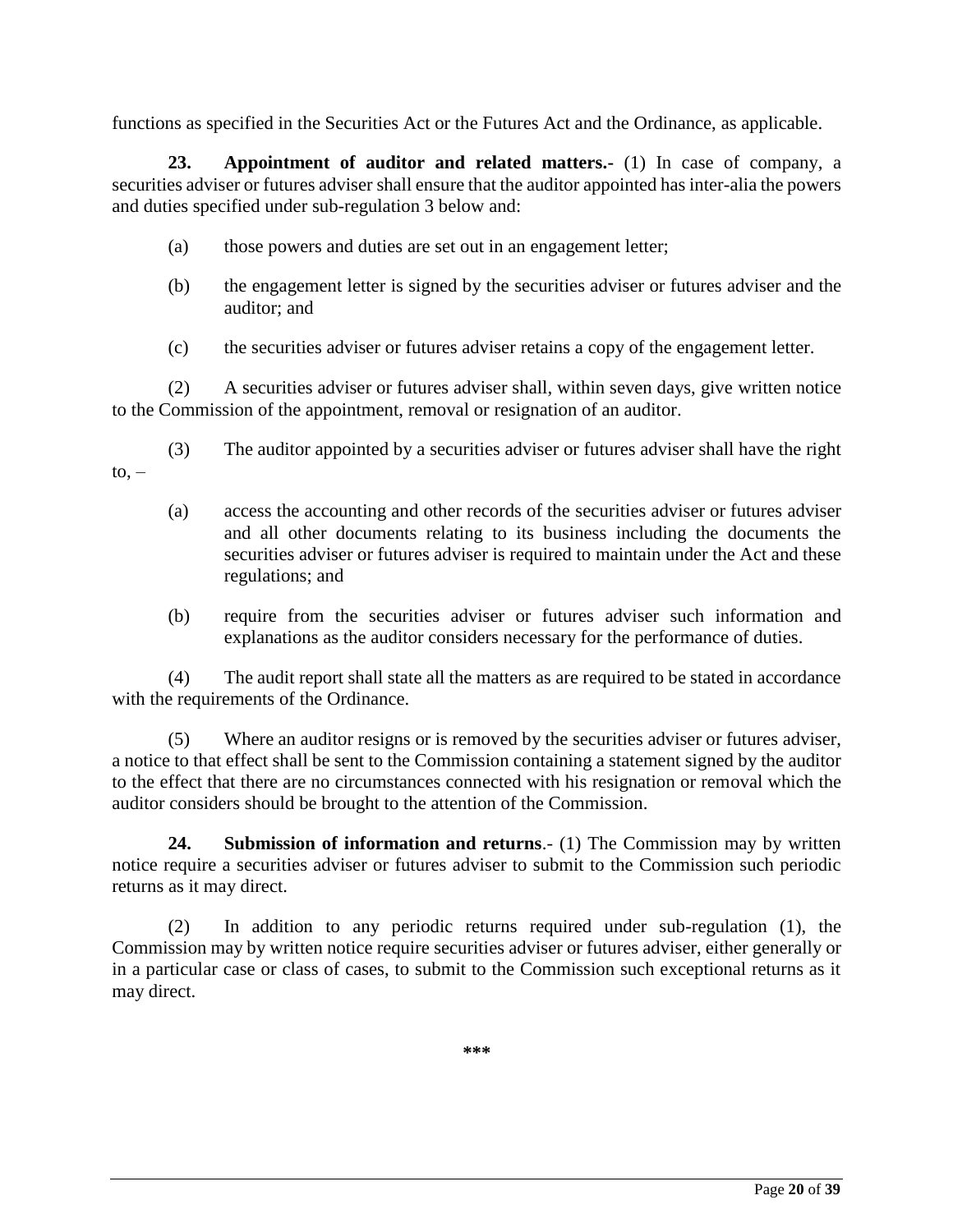# **Annexure A**

### **[see regulation 4(c)]**

### **Fit and Proper Criteria for the securities adviser/futures adviser and where applicable its, Promoters, Directors and Senior Management Officers**

#### **Application and Scope**

 $\overline{a}$ 

This Fit and Proper Criteria is perpetual in nature and its compliance is mandatory.

All persons subject to Fit and Proper Criteria must submit any change in the submitted information, including financial soundness to the company secretary of securities adviser/futures adviser $[$   $]^{15}$ within three business days and the securities adviser/futures adviser shall within a period of seven business days report the same to the Commission.

In addition to the applicant and the sponsors of the applicant, eligibility of any person acting as director on the board of directors or senior management officers of a securities adviser/futures adviser shall be judged on the basis of following criteria, which, in the case of directors, shall be in addition to meeting requirements of the  $[Comparies Act]<sup>16</sup>$  relating to eligibility of a director.

#### **(a) Financial Soundness and Integrity**

- (i) The person should not have been adjudged as an insolvent or he should not have suspended payment of debts or compounded liabilities with its/his creditors.
- (ii) The person should not have been convicted by a court of competent jurisdiction as a defaulter in payment of any loan to a financial institution including banking company, a Development Financial Institution or a Non- Banking Financial Company.
- (iii) The person and companies, firms, sole proprietorship etc. where the person is a chief executive, director (other than nominee director), owner or partner etc., have no overdue payment to any customer, financial institution, securities exchange, futures exchange, clearing house, central depository and/or defaulted in payment of any taxes in the individual capacity or as a proprietary concern or any partnership firm or as director in any unlisted and listed company.

*Explanation:* In case of overdue payment to any financial institution, CIB reports from the State Bank of Pakistan shall be examined and if there is any overdue/past due payment to a financial institution, irrespective of amount, in overdue column of latest CIB report of the person and of the companies, firms, sole proprietorship etc. where such person is a chief executive, director (other than nominee director), owner or partner etc., such person shall not be considered fit and proper person except:

(a) in case where such overdue amount is under litigation and the same is also

<sup>&</sup>lt;sup>15</sup> Deleted the words ", where applicable," Vide SRO 253 (I)/2018 dated February 21, 2018

<sup>16</sup> Substituted for the words "Companies Ordinance, 1984" Vide SRO 253 (I)/2018 dated February 21, 2018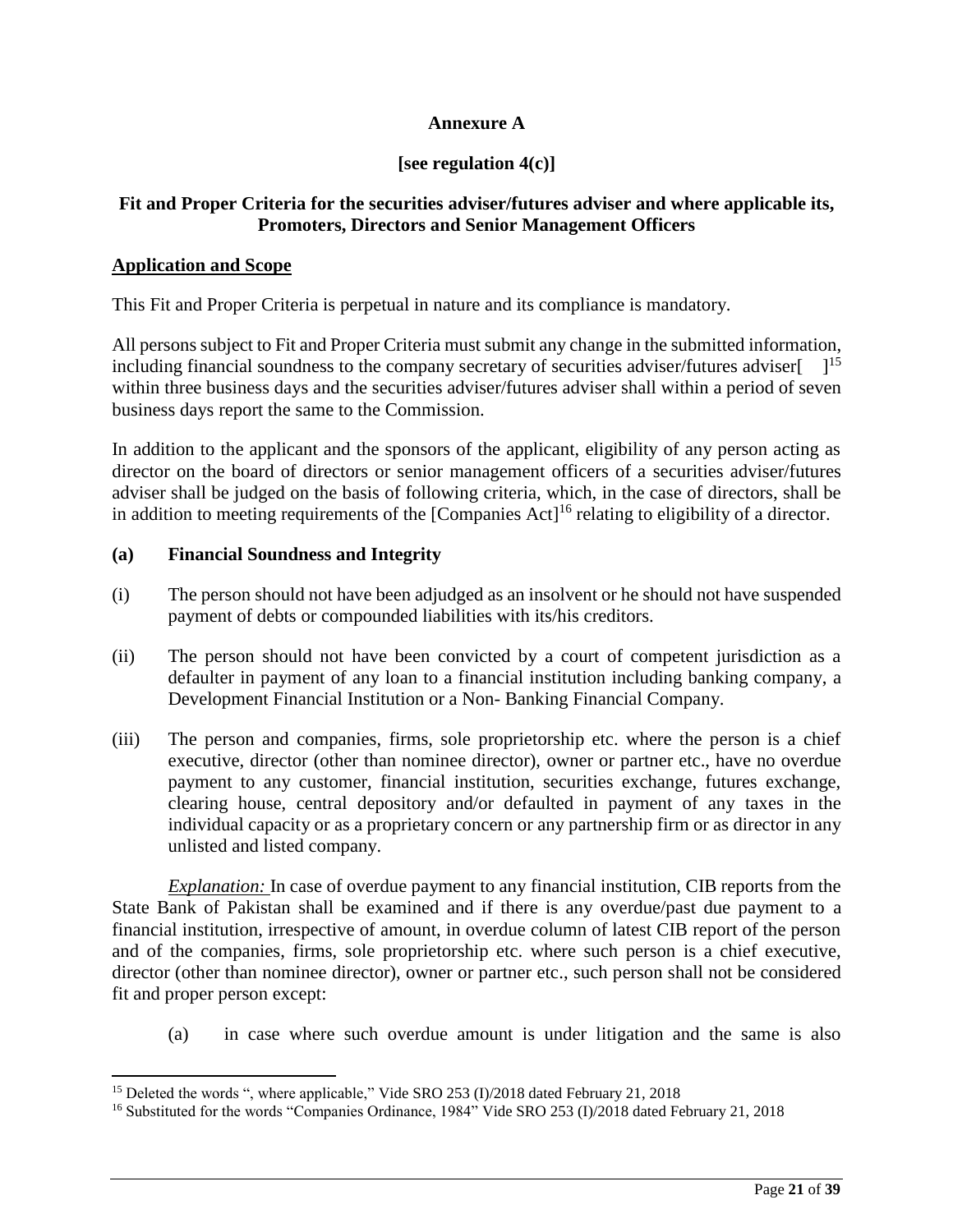appearing as amount under litigation in CIB report; or

(b) No overdue payment is appearing in the overdue column in the subsequent latest CIB report.

In case of overdue amount in CIB report, no rejection shall be made unless the person has been provided an opportunity of making a representation before the Commission.

(iv) The person should not have been a director and/or chief executive of any company or body corporate which has been declared a defaulter in payment of Government duties/taxes/cess or has misused customers' securities.

### **(b) Educational or other Qualification or Experience**

- (1) In case of a securities adviser,  $\begin{bmatrix} 1^{17} \\ 1^{17} \end{bmatrix}$  its chief executive officer or the head of its advisory business shall:
	- a) Be a CFA Charter holder, or be a member of a recognized body of professional accountants, or possess a post-graduate degree in finance, accountancy, business management, commerce, economics, capital market, financial services or related disciplines from a university recognized by the Higher Education Commission of Pakistan, or equivalent; and
	- b) have a minimum experience of five years of trading, dealing or giving investment advice in financial products/securities/funds, asset or portfolio management, or related experience in the capital market or the financial sector; and
	- c) have relevant mandatory certifications from the Institute of Financial Markets as specified by the Commission within one year of the grant of licence under these regulations or such extended time period as may be allowed by the Commission.
- (2) In case of a futures adviser,  $\begin{bmatrix} 1^{18} \\ 1^{18} \end{bmatrix}$  its chief executive officer or the head of its advisory business shall:
	- a) Be a CFA Charter holder, or be a member of a recognized body of professional accountants, or possess a post-graduate degree in finance, accountancy, business management, commerce, economics, capital market, financial services or related disciplines from a university recognized by the Higher Education Commission of Pakistan, or equivalent; and
	- b) have a minimum experience of five years of trading, dealing or giving advice in financial products, securities, commodity futures and/or financial instruments, or related experience in the capital market or the financial sector; and

 $\overline{a}$ 

<sup>&</sup>lt;sup>17</sup> Deleted the words "the securities adviser, or where applicable," Vide SRO 253 (I)/2018 dated February 21, 2018

<sup>&</sup>lt;sup>18</sup> Deleted the words "the futures adviser, or where applicable," Vide SRO 253 (I)/2018 dated February 21, 2018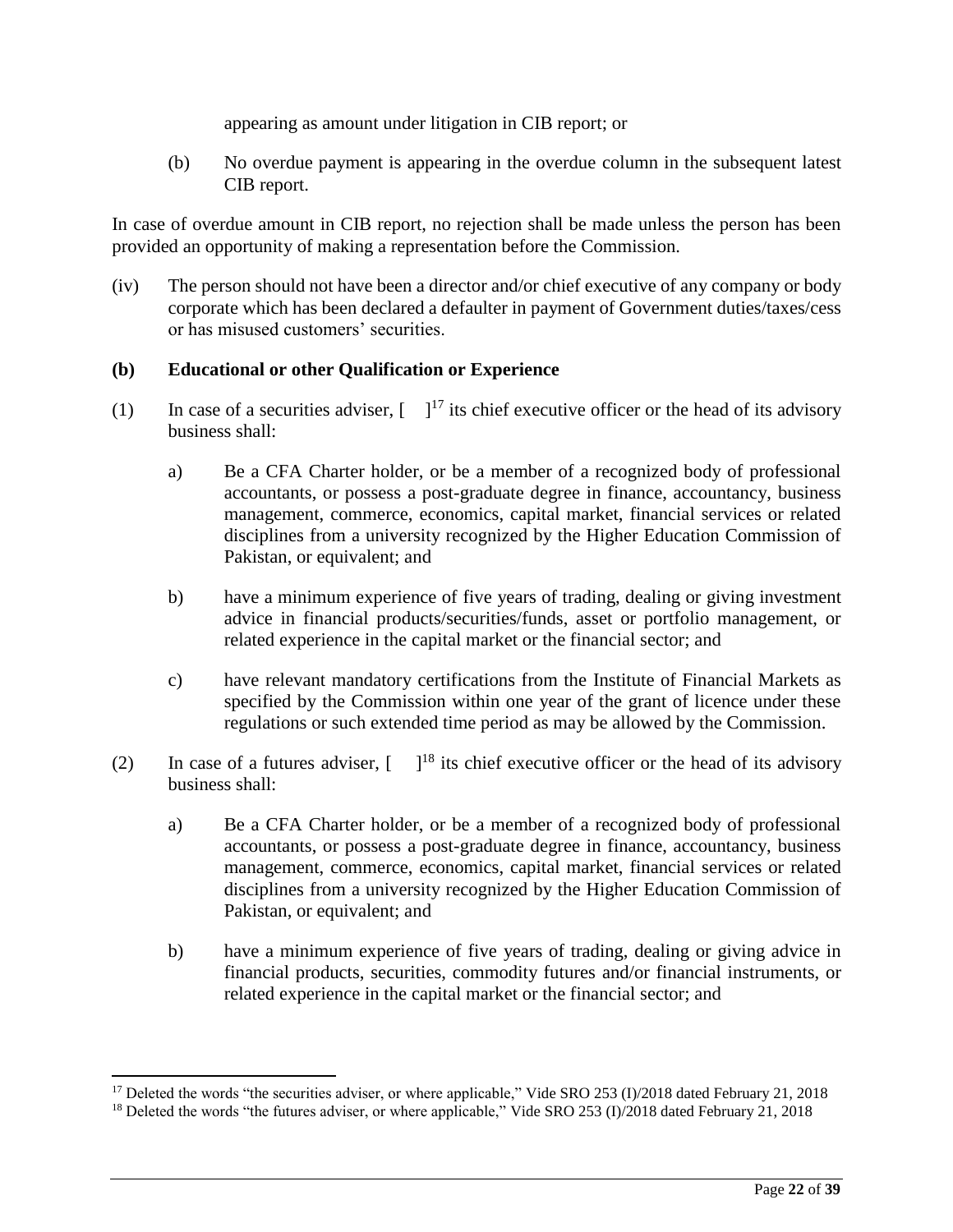- c) have relevant mandatory certifications from the Institute of Financial Markets as specified by the Commission, within one year of grant of licence under these regulations or such extended time as may be allowed by the Commission.
- (3) In case of a distributor of CIS and/or VPF units [of multiple  $AMCs$ ,]<sup>19</sup> its chief executive officer, and in case the company is also involved in other regulated securities activities, the head of its CIS/VPF advisory function, by whatever name called, shall:
	- a) at a minimum be a CFA Charter holder, or possess a post-graduate degree in finance, accountancy, business management, commerce, economics, capital market, financial services or related disciplines from a university recognized by the Higher Education Commission of Pakistan, or equivalent, along-with an experience of one year ; OR
	- b) in case the person does not possess relevant minimum qualification, have a minimum experience of two years of giving investment advice in financial products/securities/funds/insurance policies, asset or portfolio management, or advisory/distribution of units of CIS/VPF units, or related experience in the capital market or the financial sector;

### AND

 $\overline{a}$ 

c) have relevant mandatory certifications from the Institute of Financial Markets as specified by the Commission, within one year of grant of license under these regulations or such extended time as may be allowed by the Commission.

Provided that for all of the above persons, where a person possesses seven (7) years of experience specified for any category above, the minimum qualification requirement for such category shall be waived.

Provided further that the other employees of the securities adviser or the futures adviser, shall be required to obtain certifications as may be specified by the Commission from time to time.

- (3) A company desirous of obtaining licence as a securities adviser or futures adviser must conduct appropriate background checks of its employees directly involved in the advisory function and ensure that:
	- a. Two satisfactory references are received for each employee;
	- b. They have not been removed from the service for misconduct in the past; and
	- c. No past criminal record of the employee has come to the notice of the company.
- (4) Where applicable, the directors and senior management officers of the securities adviser or futures adviser must be fully conversant with the duties of director or senior management

<sup>19</sup> Substituted for the words ",such person himself/herself, or in the case of a company" Vide SRO 253 (I)/2018 dated February 21, 2018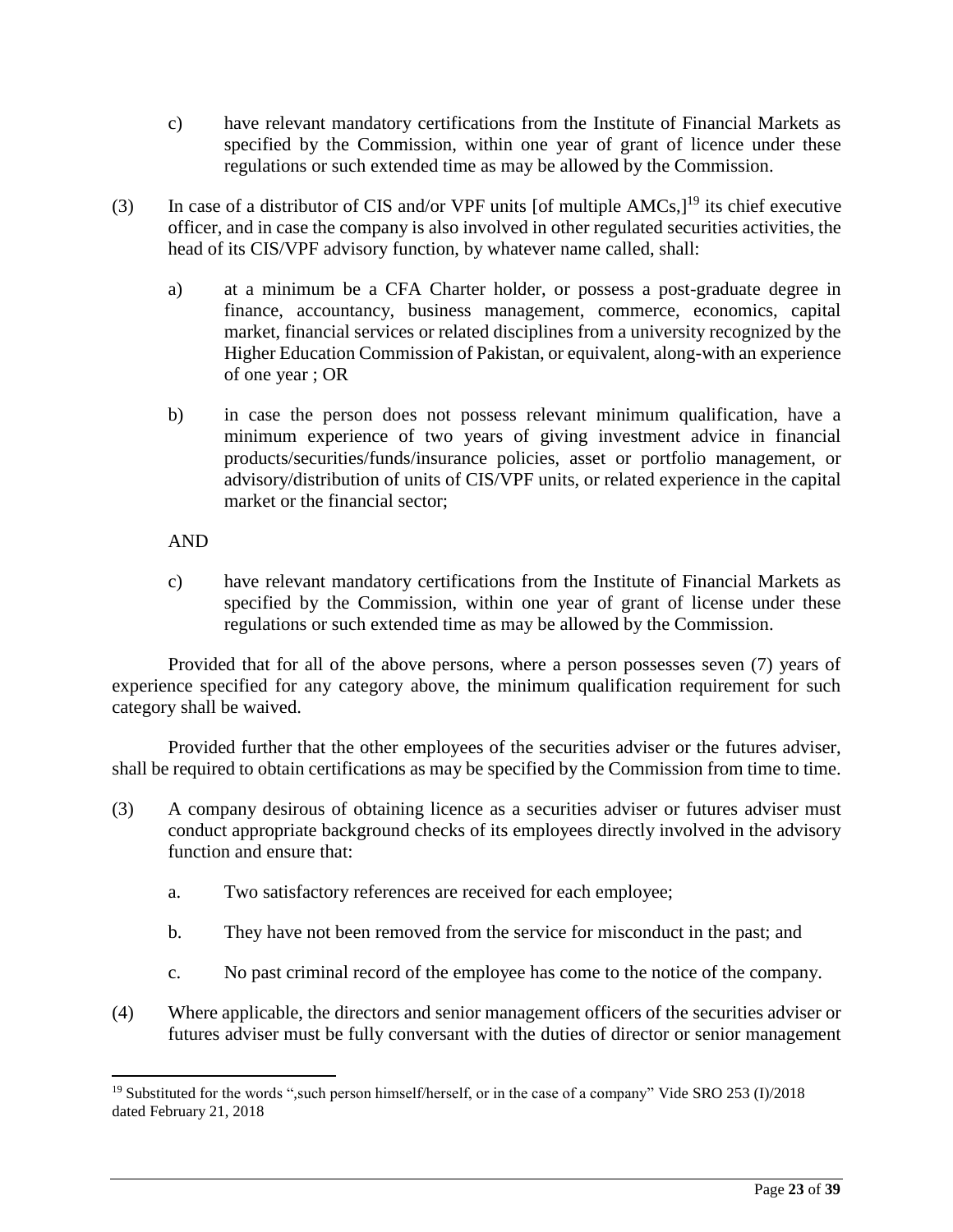officer, as the case may be, as specified under the statutes, rules and regulations, and memorandum and articles of association.

### **(c) Competency**

(i) Membership or licence of the person or any company in which he was a director during the last three years has not been suspended/ cancelled by the Commission, any other regulatory authority, any professional body, association or relevant entity i.e. the securities or futures exchange, central depository or clearing house.

Provided that eligibility of a person may be considered on the basis of prior clearance obtained from any such organization that suspended/ cancelled the membership or licence.

- (ii) No proceedings are pending with respect to the applicant's winding up, insolvency or analogous relief.
- (iii) The person should not have been disqualified/ removed from the post of a key executive position of a company by the Commission or any other regulatory authority.

### **(d) Integrity, Honesty and Reputation**

- (i) The person should not have been convicted in any criminal offence or directly involved in any settlement in civil/ criminal proceedings in a court of law, particularly with regard to moral turpitude, investments, financial/business misconduct, fraud/ forgery, breach of trust, financial crime etc. and/ or it has not been concluded by any regulatory authority that he has been associated with any unauthorized financial activity.
- (ii) He is not a party in litigation against the Commission in respect of any criminal offence or a matter relating to non-payment of customer claims or in any other manner prejudicial to the interest of customers and general public.
- (iii) No investigation/enquiry/inspection, conducted under Section 139 of the Securities Act, Section 83 of the Futures Act, Section 29 of the Securities and Exchange Commission of Pakistan Act, 1997, Section 21 of the Securities and Exchange Ordinance, 1969, Section 263 or Section 265 of the Companies Ordinance, 1984, has been concluded against him by the Commission with material adverse findings.
- (iv) The person has not defaulted on settlement of a customer complaint where such complaint has been adjudicated by the Commission.
- (v) An order restraining, prohibiting or debarring the person from dealing in securities in the capital market or from accessing the capital market has not been passed; or penalty of Rs500,000/- or more has not been imposed on it/him/her by the Commission in the last three years, in respect of any laws administered by the Commission.

Provided that a person may be considered eligible in case a period of at least three years from the date of expiry of the period specified in the order for which such person has been restrained/prohibited/debarred has elapsed.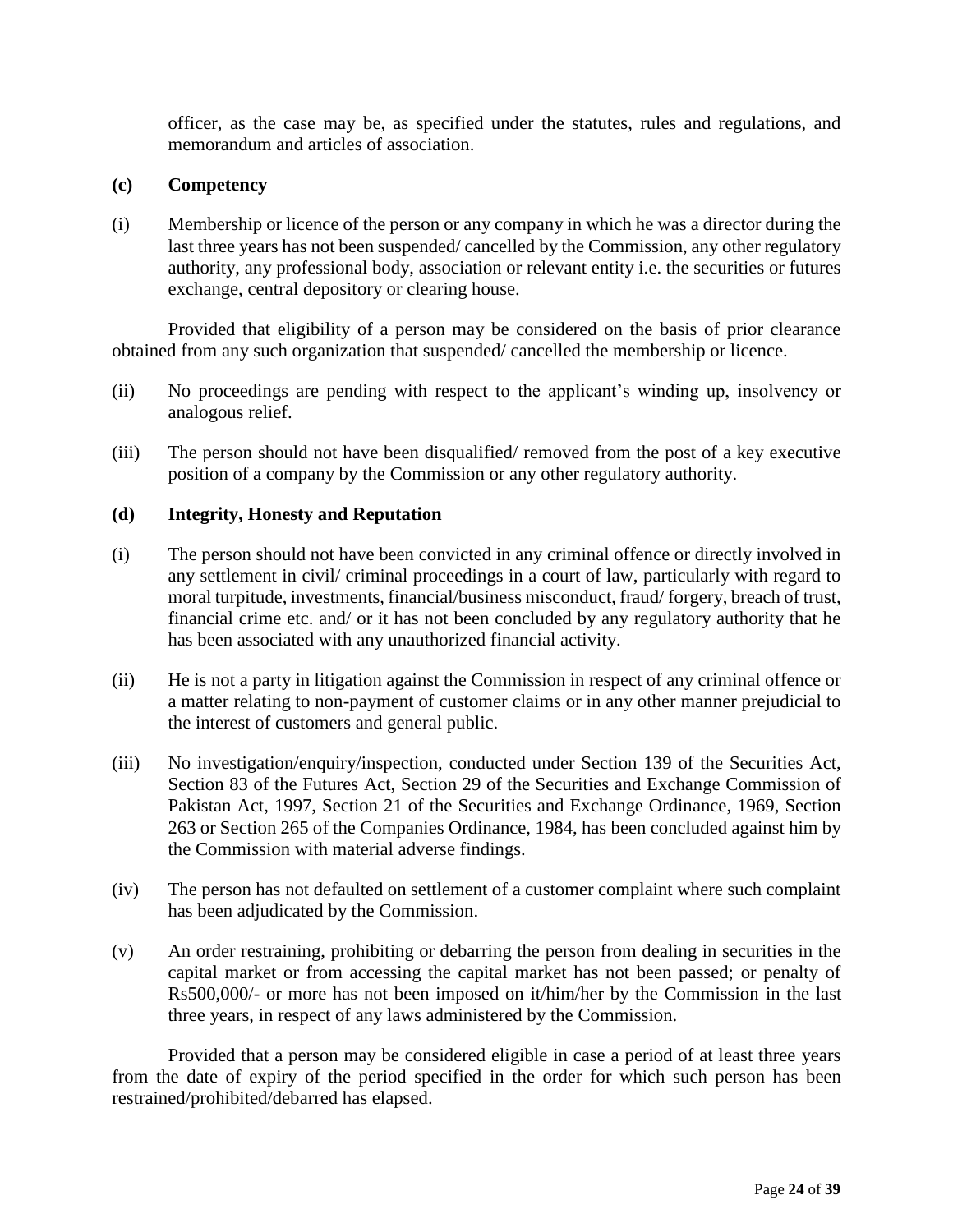- (vi) The person should not have provided false or misleading information either to the Commission or to any of the regulatory body, securities exchange, futures exchange, central depository or a clearing house.
- (vii) The person should not have been actively involved in the management of a company whose registration or licence has been revoked or cancelled or which has gone into liquidation or other similar proceedings due to financial irregularities or malpractices.
- (viii) In case of a director, the person must not be ineligible, under the Companies Ordinance, 1984 or any other legislation from acting as a director.
- (ix) The person should not have entered into a plea bargain arrangement with the National Accountability Bureau.

### **Note:**

- $\Box$ In case of any ambiguity in determination of fitness and propriety of a person in terms of this criteria, the decision of the Commission shall be final and binding upon the securities adviser/futures adviser.
- $\Box$ In the case of a bank applying for licence as a securities adviser or futures adviser and in case of an NBFC, the fit and proper criteria will be applicable on the head of advisory business, if different from CEO and on the relevant employees of such bank or NBFC to the extent of requisite qualification, experience and certification requirements.
- $\Box$ Along-with the application for licence for securities adviser/futures adviser:
	- a) the applicant or where applicable its individual sponsors, directors and chief executive shall submit the following duly filled Form and the Affidavit; and
	- b) the authorized person on behalf of the applicant and authorized person on behalf of the sponsors where the sponsor is a company, shall submit the following duly filled Affidavit.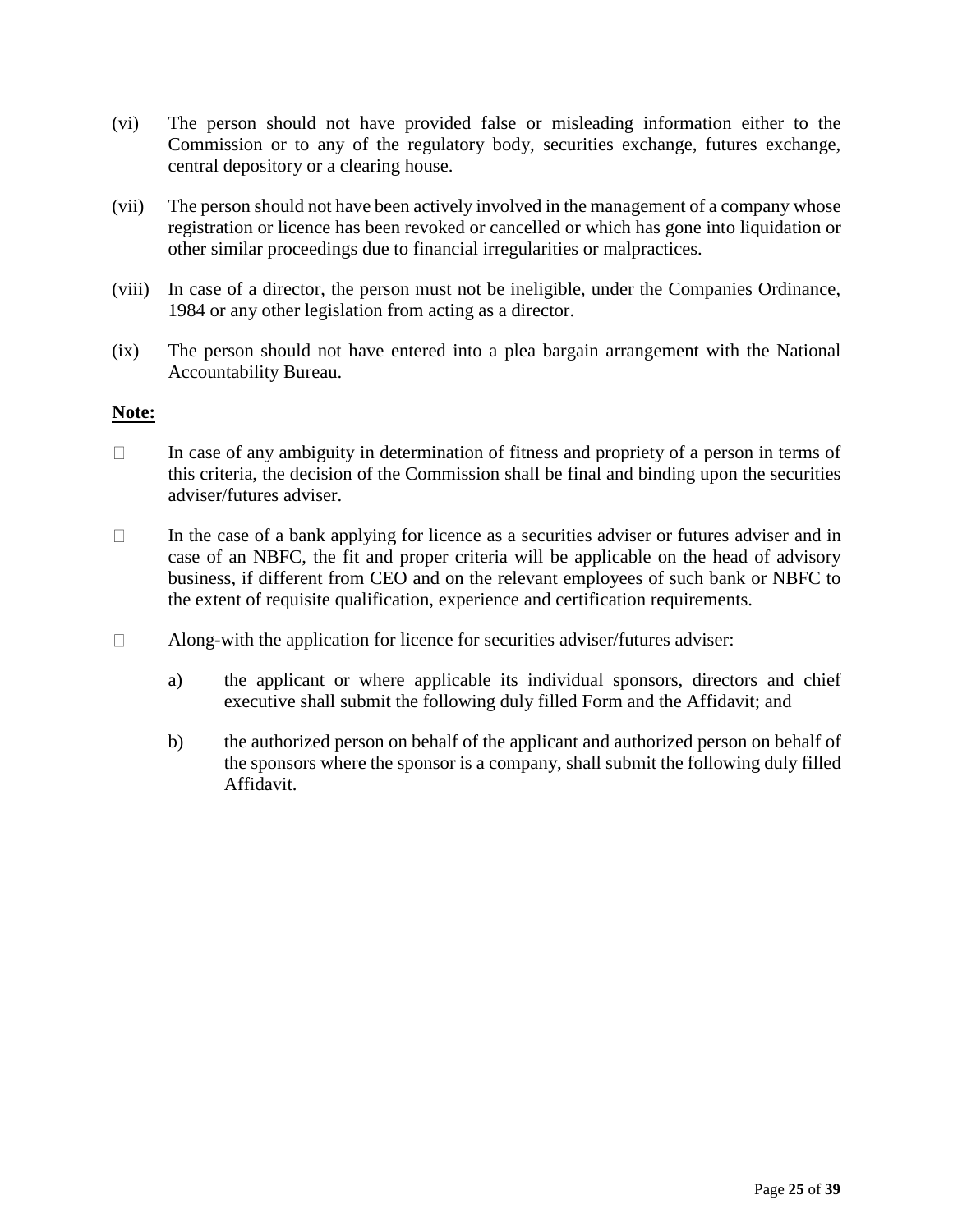### **Information to be provided by the applicant, or where applicable its individual sponsors, directors and chief executive**

\_\_\_ (name of the applicant/sponsor/director/chief executive of the applicant)\_\_\_

| 1.                          | Curriculum Vitae/Resume containing:                                                 |                         |             |           |  |  |
|-----------------------------|-------------------------------------------------------------------------------------|-------------------------|-------------|-----------|--|--|
| (a)                         | Name:                                                                               |                         |             |           |  |  |
| (b)                         | Father's or Husband Name:                                                           |                         |             |           |  |  |
| $\left( c\right)$           |                                                                                     | C.N.I.C # (attach copy) |             |           |  |  |
| $\overline{d}$              |                                                                                     | Latest photograph       |             |           |  |  |
| (e)                         |                                                                                     | Nationality:            |             |           |  |  |
| $\overline{f}$              | Age:                                                                                |                         |             |           |  |  |
| (g)                         | Contact details:                                                                    |                         |             |           |  |  |
|                             | i) Residential address:                                                             |                         |             |           |  |  |
|                             |                                                                                     | ii) Business address:   |             |           |  |  |
|                             | iii) Tel:                                                                           |                         |             |           |  |  |
|                             |                                                                                     | iv) Mobile:             |             |           |  |  |
|                             | $v)$ Fax:                                                                           |                         |             |           |  |  |
|                             | vi) E-mail:                                                                         |                         |             |           |  |  |
| (h)                         | National Tax Number:                                                                |                         |             |           |  |  |
| (i)                         | Present occupation:                                                                 |                         |             |           |  |  |
| $\overline{(\mathfrak{j})}$ | Qualification(s):                                                                   |                         |             |           |  |  |
|                             | i) Academic:                                                                        |                         |             |           |  |  |
|                             |                                                                                     | ii) Professional:       |             |           |  |  |
| (k)                         | Experience: (Positions held during the last 10 years along with name and address of |                         |             |           |  |  |
|                             | company/ institution) Information to be provided on the following sample format*:   |                         |             |           |  |  |
|                             | Sr#                                                                                 | Name of                 | Designation | Period    |  |  |
|                             |                                                                                     | Organization            |             |           |  |  |
|                             | 1                                                                                   | Company A               |             | DD/MM/YY- |  |  |
|                             |                                                                                     |                         |             | DD/MM/YY  |  |  |
|                             | $\overline{2}$                                                                      | Company B               |             | DD/MM/YY- |  |  |
|                             |                                                                                     |                         |             | DD/MM/YY  |  |  |
|                             |                                                                                     |                         |             |           |  |  |

| $\overline{2}$                                       | 1. Nature of directorship:              |                                     |  |  |
|------------------------------------------------------|-----------------------------------------|-------------------------------------|--|--|
|                                                      |                                         | a) Executive b) Non-executive       |  |  |
| Status of directorship:                              |                                         |                                     |  |  |
|                                                      | a) Nominee director b) Elected director |                                     |  |  |
|                                                      |                                         | Number of shares subscribed or held |  |  |
| Nominated by (name of shareholder/nominating entity) |                                         |                                     |  |  |
|                                                      |                                         |                                     |  |  |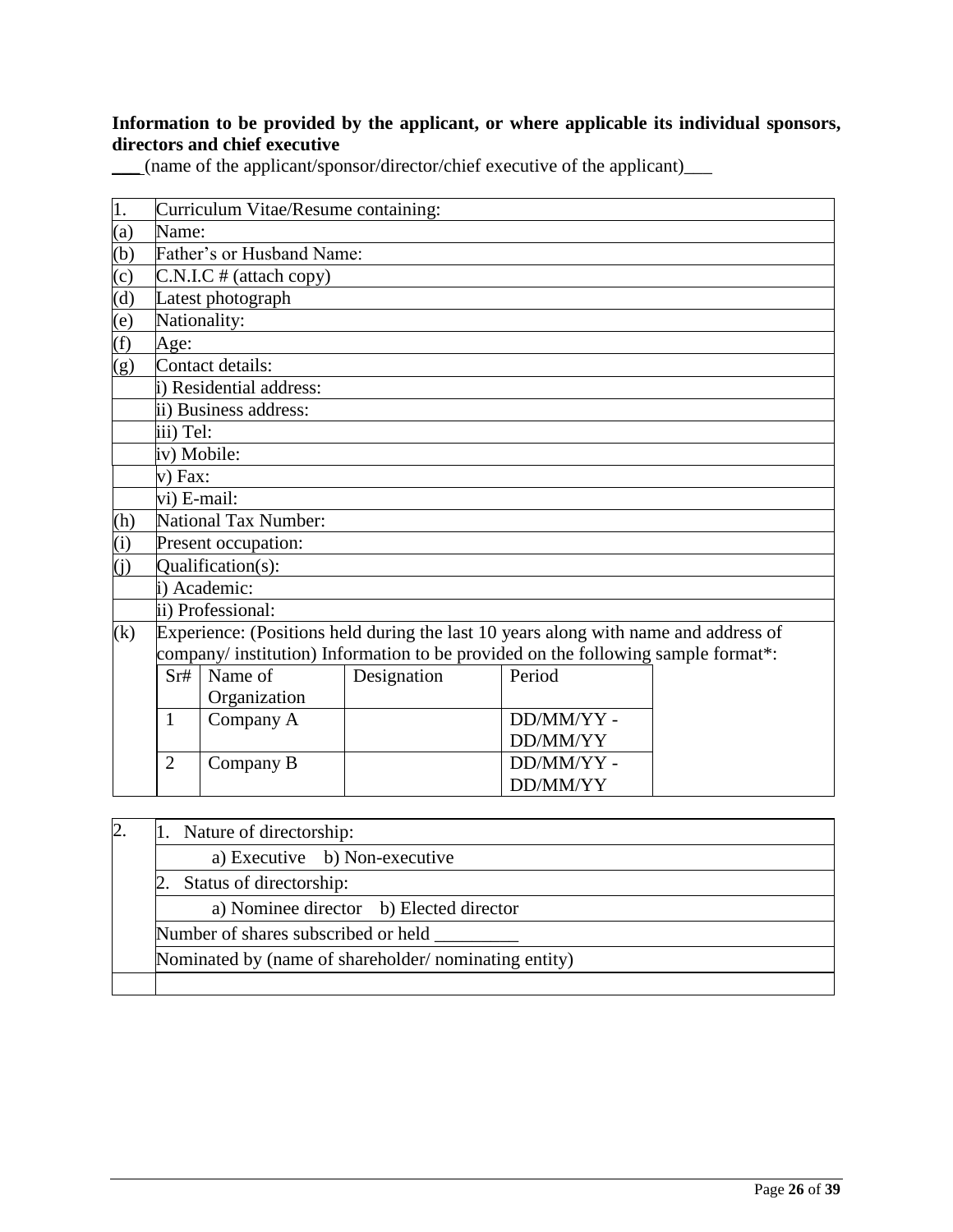| $\beta$ . | Names of companies, firms and other organizations of which the person is presently a      |              |             |            |  |  |  |
|-----------|-------------------------------------------------------------------------------------------|--------------|-------------|------------|--|--|--|
|           | director, partner, office holder or major shareholder (Information to be provided on the  |              |             |            |  |  |  |
|           | following sample format*)                                                                 |              |             |            |  |  |  |
|           | Sr.                                                                                       | Name of      | Designation | Period     |  |  |  |
|           | #                                                                                         | Organization |             |            |  |  |  |
|           |                                                                                           | Company A    |             | DD/MM/YY - |  |  |  |
|           |                                                                                           |              |             | DD/MM/YY   |  |  |  |
|           | 2                                                                                         | Company B    |             | DD/MM/YY-  |  |  |  |
|           |                                                                                           |              |             | DD/MM/YY   |  |  |  |
| 4.        | Names of any persons on the board of the (name of securities adviser/futures adviser) who |              |             |            |  |  |  |
|           | are related to the applicant.                                                             |              |             |            |  |  |  |

### **Signature**

\*use additional sheets if required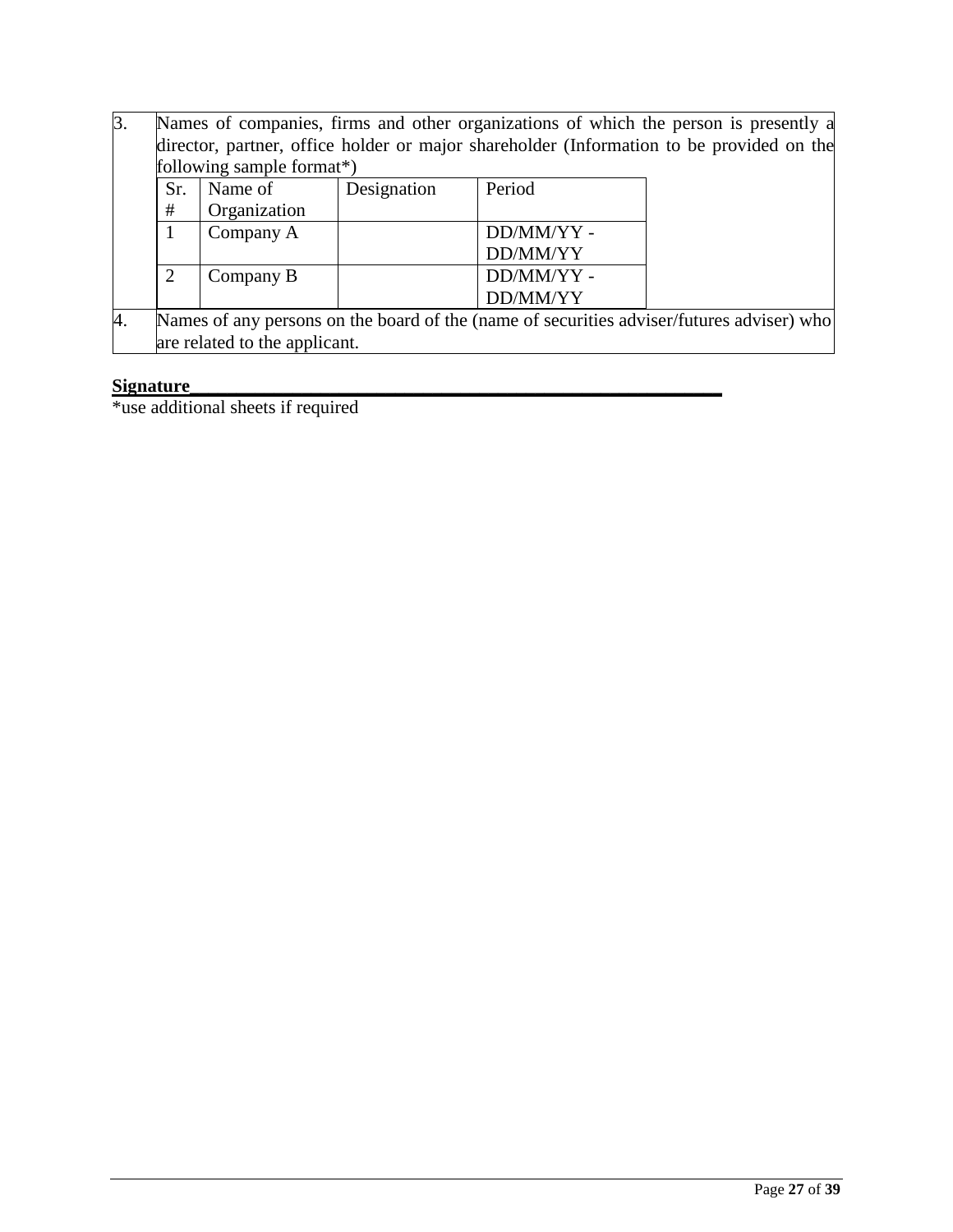# **Affidavit to be provided by the applicant, and where applicable, its sponsors, directors and chief executive**

(On Stamp Paper of Appropriate Value)

#### **AFFIDAVIT**

#### **A. In case of an individual in his/her own capacity:**

| son/daughter/wife of                             |  | adult, resident of             |  |
|--------------------------------------------------|--|--------------------------------|--|
|                                                  |  | and holding CNIC/ Passport No. |  |
| do hereby state on solemn affirmation as under:- |  |                                |  |

1. That I am eligible for  $\int_{0}^{20}$  the position of director/chief executive.... (OR) being sponsor….. of the (name of securities adviser/futures adviser) ….. according to the fit and proper criteria specified as per the Securities and Futures Advisers (Licensing and Operations) Regulations, 2017.

2. That I and the companies, firms, sole proprietorship etc. where I am a chief executive, director (other than nominee director), owner or partner etc. have no overdue payment to any financial institution.

3. That I hereby confirm that the statements made and the information given by me are correct and that there are no facts which have been concealed.

4. That I have no objection if the .... (name of securities adviser/futures adviser where applicable) … or the SECP requests or obtains information about me from any third party.

5. That I undertake to bring to the attention of the … (name of securities adviser/futures adviser where applicable) or the SECP.... any matter which may potentially affect my status as .... securities adviser/ futures adviser (OR) as sponsor/director/chief executive of the securities adviser/futures adviser …. as per the fit and proper criteria specified in the Securities and Futures Advisers (Licensing and Operations) Regulations, 2017.

6. That all the documents provided to …. (name of securities adviser/futures adviser) OR the SECP…., are true copies of the originals and I have compared the copies with their respective originals and certify them to be true copies thereof.

7. That I will comply with any other condition as may be specified by the Commission.

### **B. In case of an individual as authorized person on behalf of sponsors:**

 $\overline{a}$ 

I, \_\_\_\_\_\_\_\_\_\_\_\_\_\_\_\_\_\_\_\_\_\_\_\_\_ son/daughter/wife of \_\_\_\_\_\_\_\_\_\_\_\_\_\_\_\_\_\_\_\_\_\_\_\_\_\_\_\_\_\_\_ adult, resident of and holding CNIC/ Passport No.

<sup>&</sup>lt;sup>20</sup> Deleted the words "…… the licence of securities adviser/futures adviser (OR)" Vide SRO 253 (I)/2018 dated February 21, 2018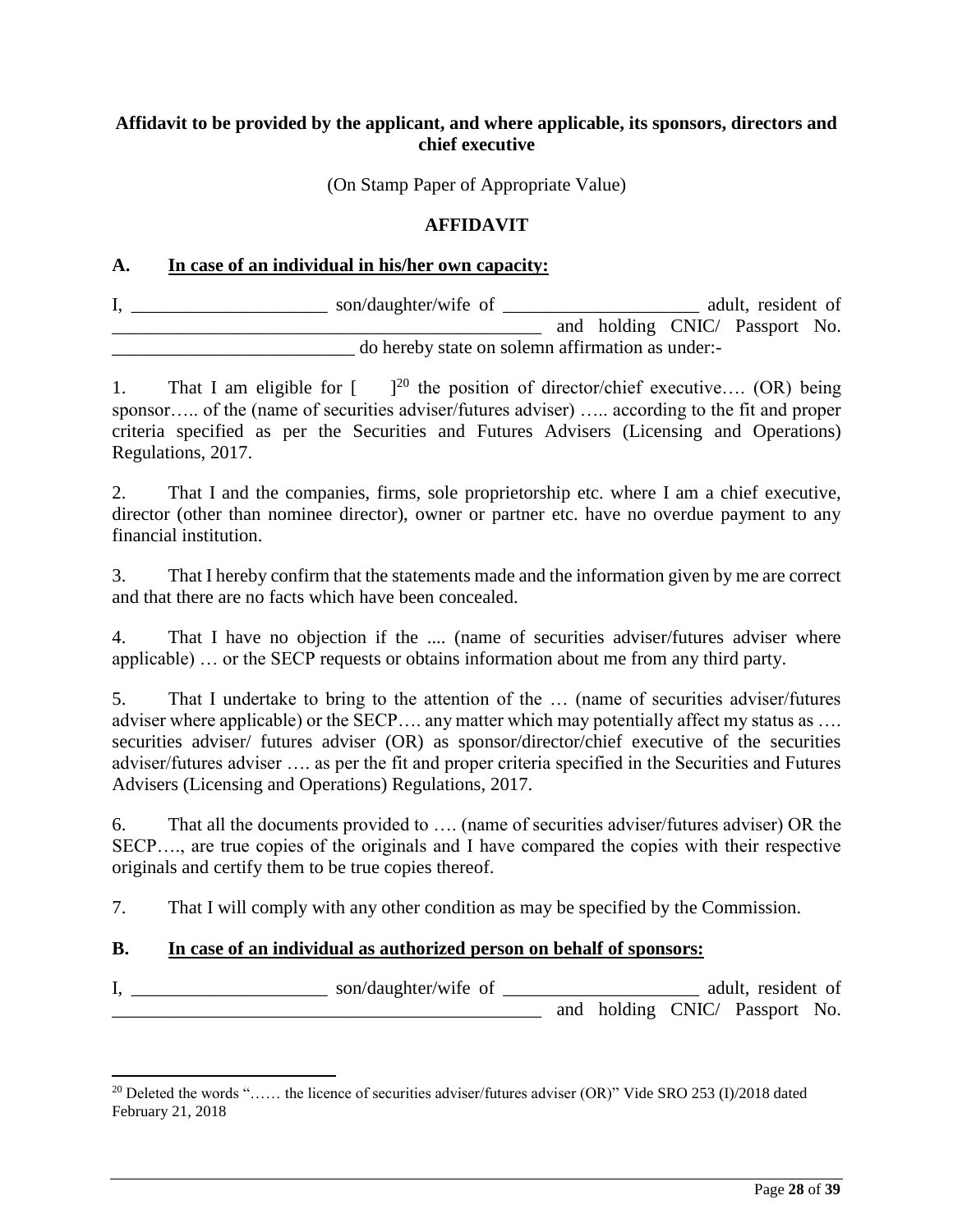\_\_\_\_\_\_\_\_\_\_\_\_\_\_\_\_\_\_\_\_\_\_\_\_\_\_ , on behalf of …..(name of institution)….. being sponsor of the …( name of securities adviser/futures adviser)….. do hereby state on solemn affirmation as under:-

1. That ….(name of the institution)….. is eligible for being sponsor of the ….(name of securities adviser/futures adviser)….. according to the fit and proper criteria specified as per the Securities and Futures Advisers (Licensing and Operations) Regulations, 2017.

2. That ….….(name of the institution)….., and the companies, firms, sole proprietorship etc. associated with ….….(name of the institution)….., have no overdue payment to any financial institution.

3. That I hereby confirm that the statements made and the information given by me are correct and that there are no facts which have been concealed.

4. That ….….(name of the institution)….. has no objection if the ..(name of securities adviser/futures adviser)… or the SECP requests or obtains information about ….….(name of the institution)….. from any third party.

5. That I undertake, on behalf of ….….(name of the institution)….. that ….….(name of the institution)….. will bring to the attention of the … (name of securities adviser/futures adviser)…. any matter which may potentially affect its status as sponsor of the … (name of securities adviser/futures adviser)…. as per the fit and proper criteria specified in the Securities and Futures Advisers (Licensing and Operations) Regulations, 2017.

6. That all the documents provided to ….(name of securities adviser/futures adviser are true copies of the originals and I have compared the copies with their respective originals and certify them to be true copies thereof.

### **C. In case of an individual as authorized person on behalf of applicant:**

|                               | son/daughter/wife of                                    |  |  | adult, resident of |                                |  |  |
|-------------------------------|---------------------------------------------------------|--|--|--------------------|--------------------------------|--|--|
|                               |                                                         |  |  |                    | and holding CNIC/ Passport No. |  |  |
|                               | on behalf of (name of the applicant) do hereby state on |  |  |                    |                                |  |  |
| solemn affirmation as under:- |                                                         |  |  |                    |                                |  |  |

1. That ….(name of the applicant)….. is eligible for applying for licence as a securities adviser/futures adviser as per the Securities and Futures Advisers (Licensing and Operations) Regulations, 2017.

2. That ….….(name of the applicant)….., and the companies, firms, sole proprietorship etc. associated with ….….(name of the applicant)….., have no overdue payment to any financial institution.

3. That I hereby confirm that the statements made and the information given by me are correct and that there are no facts which have been concealed.

4. That ….….(name of the applicant)….. has no objection if the securities exchange or the SECP requests or obtains information about ….….(name of the applicant)….. from any third party.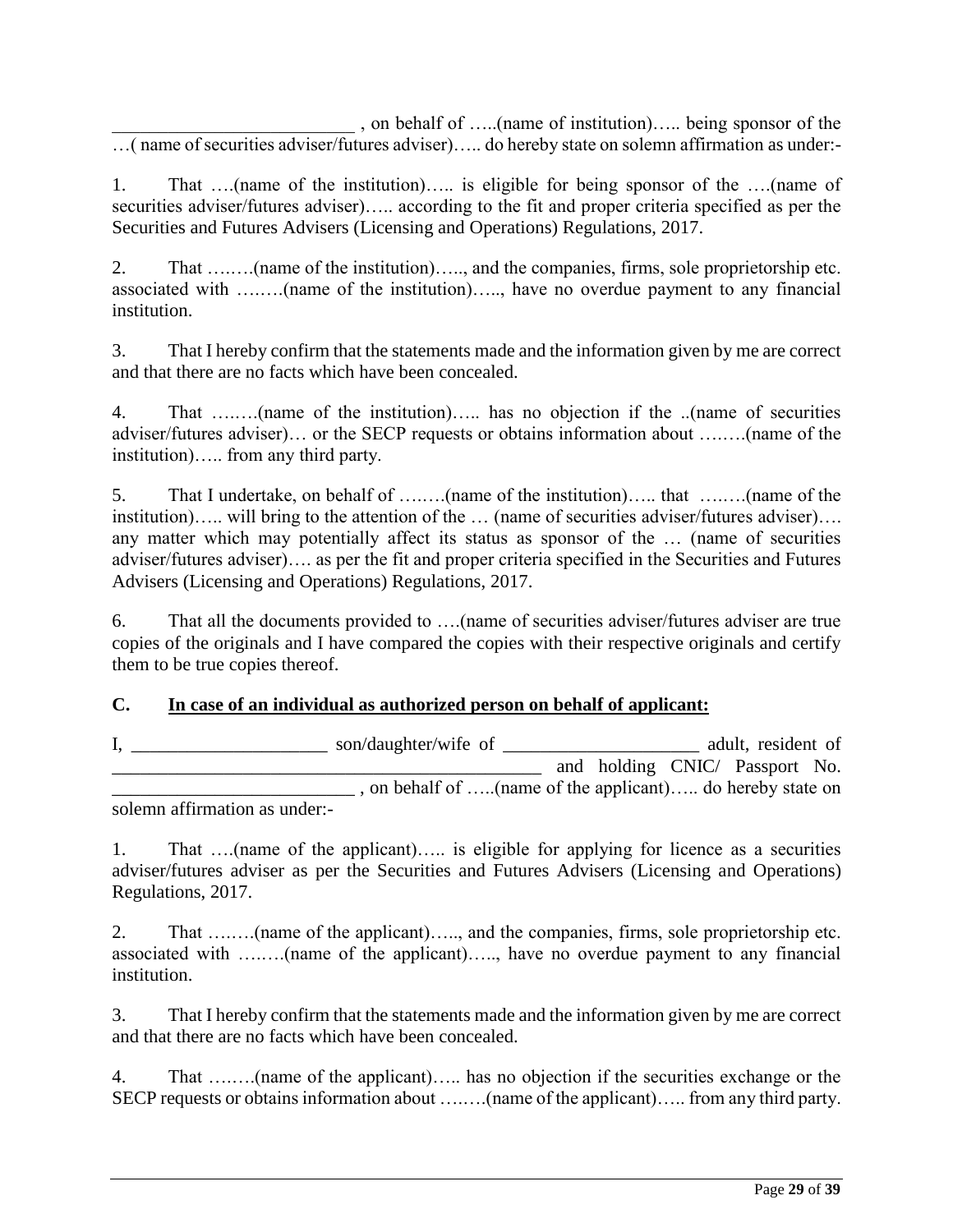5. That I undertake, on behalf of ….….(name of the applicant)….. that ….….(name of the applicant)….. will bring to the attention of the Commission any matter which may potentially affect its status as a securities adviser/futures adviser as per the licencing conditions and fit and proper criteria specified in the Securities and Futures Advisers (Licensing and Operations) Regulations, 2017.

6. That all the documents provided by ….(name of applicant)…. are true copies of the originals and I have compared the copies with their respective originals and certify them to be true copies thereof.

7. That the applicant will comply with any other condition as may be specified by the Commission.

> \_\_\_\_\_\_\_\_\_\_\_ DEPONENT

The Deponent is identified by me Signature\_\_\_\_\_\_\_\_\_\_\_\_\_\_\_\_\_\_ ADVOCATE (Name and Seal) Solemnly affirmed before me on this \_\_\_\_\_\_\_\_\_\_day of \_\_\_\_\_\_\_\_\_\_\_\_\_\_\_\_\_\_\_\_\_\_\_\_\_\_\_\_ by the Deponent above named who is identified to me by  $\qquad \qquad$ , Advocate, who is known to me personally. Signature\_\_\_\_\_\_\_\_\_\_\_\_\_\_\_\_\_\_\_\_\_\_\_\_\_

OATH COMMISSIONER FOR TAKING AFFIDAVIT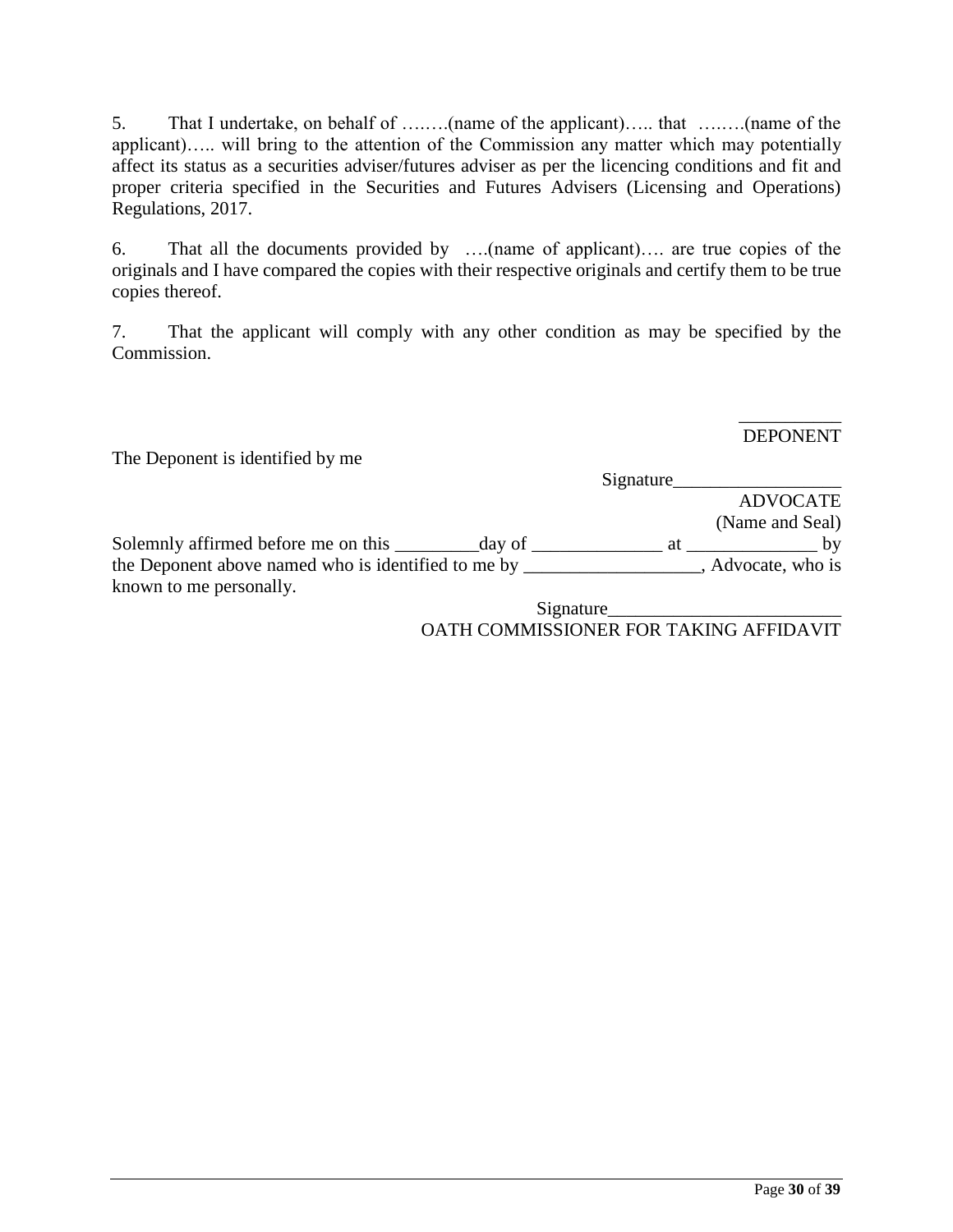### **Form A FORM OF APPLICATION FOR LICENCE AS A SECURITIES ADVISER/FUTURES ADVISER [see regulation 5(1)]**

To

The Securities and Exchange Commission of Pakistan, Islamabad.

Dear Sir,

1. I/We, …(name of applicant or where applicable name of company)…., hereby apply for the licence of …….securities adviser and/or ….futures adviser (for futures based on securities and/or commodities and/or financial instruments and/or distribution of CIS/VPF units)…… …. under …..section 68 of the Securities Act, 2015 and/or section 51 of the Futures Market Act, 2017…......

2. Certified true copies of all the documents specified in Annexure B of the Securities and Futures Advisers (Licensing and Operations) Regulations, 2017 are enclosed.

3. Original receipt of the bank for the fee of Rs.............................being the licensing fee is enclosed.

Yours faithfully,

Signature of the applicant or where applicable applicant's chief executive officer, company secretary or chief financial officer duly authorized by the board of directors of the applicant through a resolution for signing and submission of this application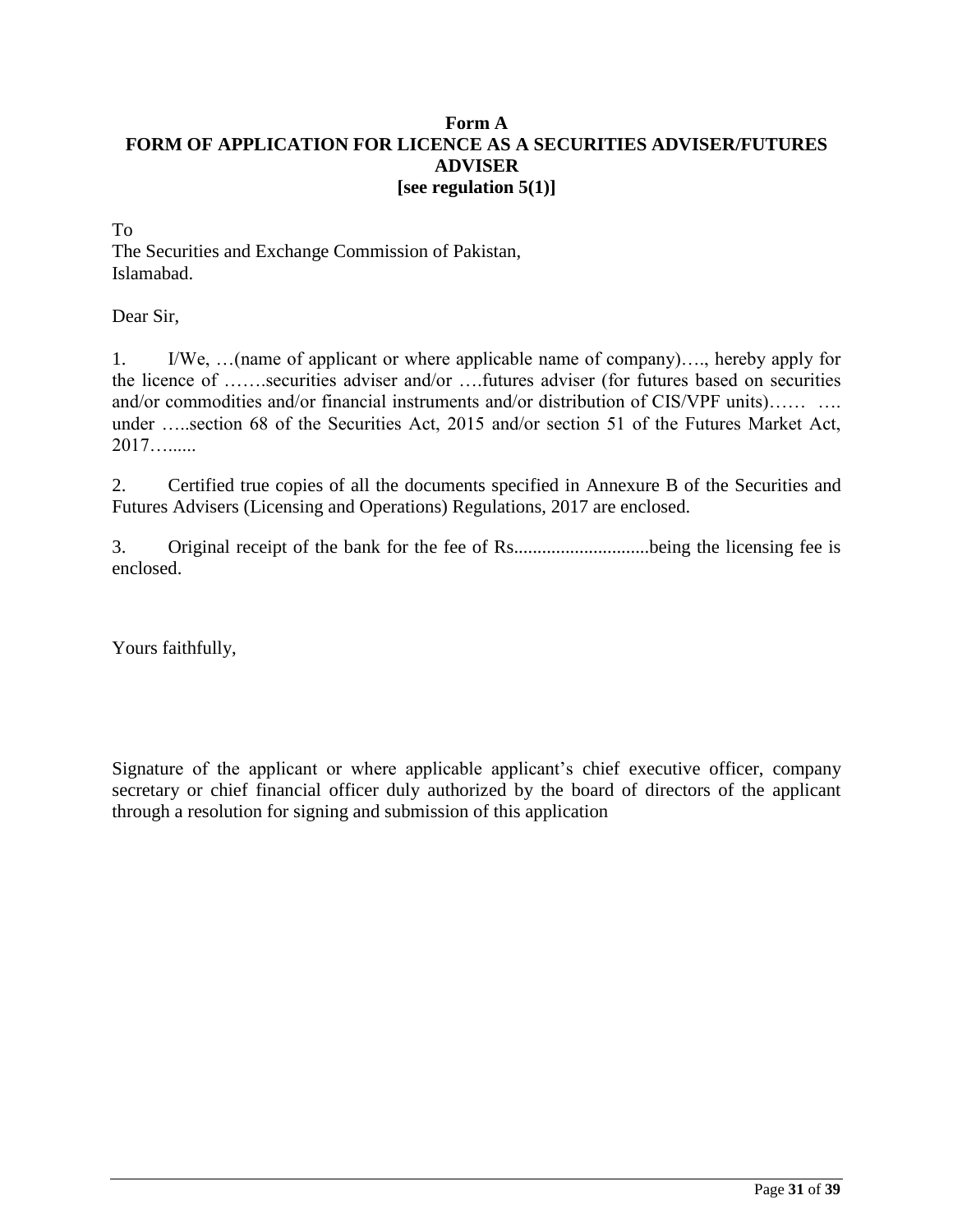# **Annexure B**

#### **[see regulation 5(1)] Information and Documents to be submitted along-with Application for Licence as a Securities Adviser/Futures Adviser**

### **1. General and business information:**

- 1.1. Brief history of the applicant containing at least name of the applicant, mailing and business address, where applicable date and place of its incorporation, date of commencement of business, national tax number, length of experience in advisory business, if any;
- 1.2 Name and present occupation of each sponsor, name and contact details of sponsors, directors, and senior management officers where applicable.

(Institutional sponsors shall mention their names and addresses only instead of giving all these particulars of their nominee directors).

- 1.3. Names and addresses of companies, firms and other organizations of which the applicant or where applicable applicant's sponsors, chief executive and directors, as the case may be, are or have been directors, partners or office holders during the last ten years.
- 1.4. Address of the place of business/registered office of the applicant (postal address, postal code and telephone, fax numbers.)
- 1.5. Mailing address of the applicant (postal address, postal code, telephone number, fax numbers and e-mail address of the concerned officer of the applicant.)
- 1.6. Location and quantum of space available for safe custody of record specified in these regulations, where applicable.
- 1.7. Latest wealth statement of the applicant, or where applicable promoters, or other comparable document in case of foreign nationals. In case the promoter is a corporate entity then latest audited financial statements should be submitted.
- 1.8. Details of outstanding legal proceedings, if any, initiated against the applicant, or where applicable its sponsors, directors, majority shareholders or senior management officers, by the Commission or any other regulatory authority.
- 1.9. Details of penal actions, if any, taken against the applicant, or where applicable its sponsors, directors, majority shareholders or senior management officers during the last three years by the Commission or any other regulatory authority.
- 1.10. In case any associated company of the applicant is already licenced with the Commission as a licenced entity, the following details shall be provided, namely:-
	- (i) name of such associated company;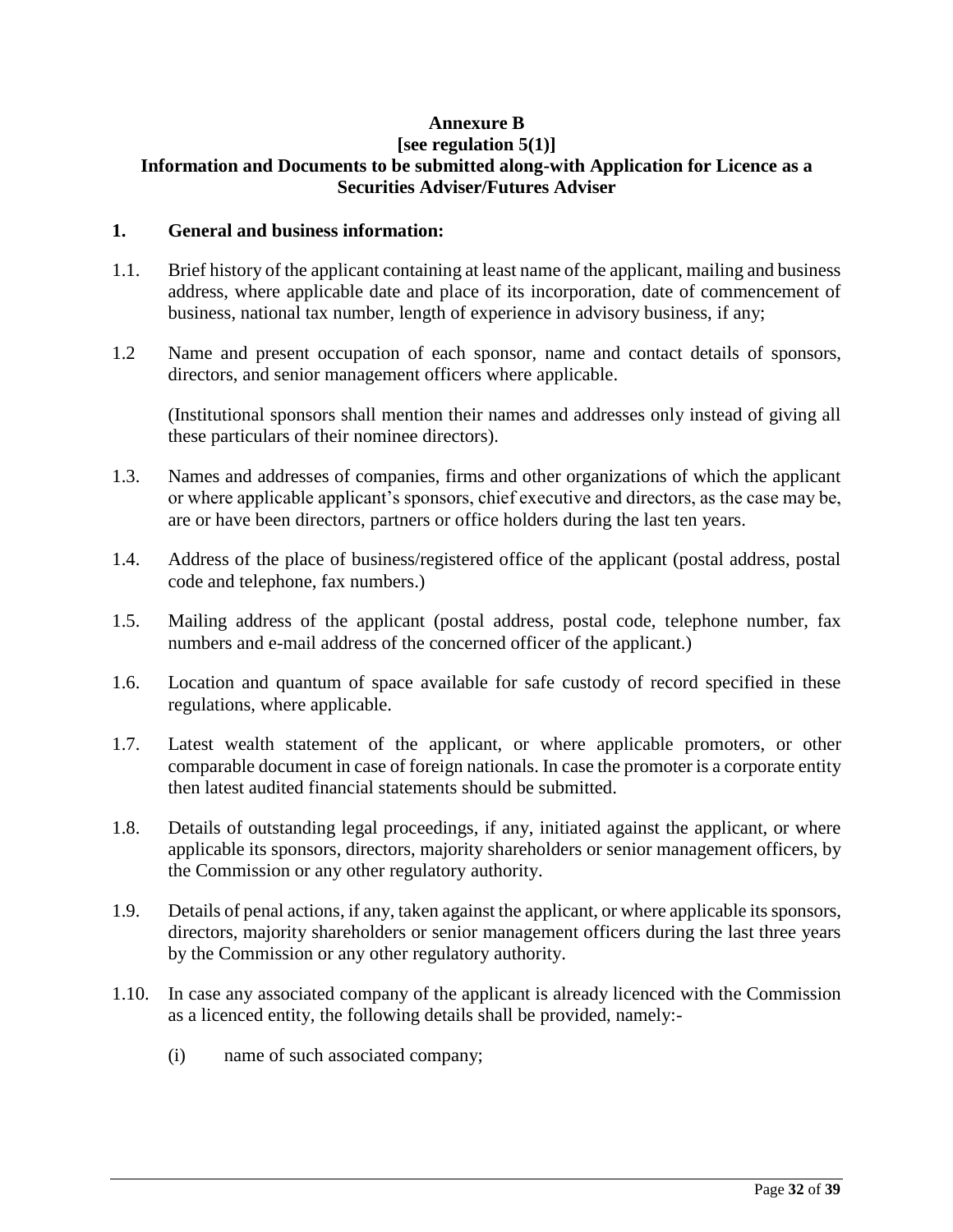- (ii) details of warning notices, if any, issued to such associated company by the Commission;
- (iii) details of legal proceedings, if any, initiated against such associated company by the Commission or any other regulatory authority; and
- (iv) penal action, if any, taken against such associated company by the Commission during the last three years.

### **2. Details of infrastructural facilities, where applicable:**

- Computer systems installed including hardware and software  $\Box$
- $\Box$ Available manpower, and
- $\Box$ Office space (mention extent of area in square feet available)

### **3. Other information**:

- 3.1 Details as per following format of all pending disputes in which the applicant is a party:
	- a) Name of the party
	- b) Name and place of court/tribunal where dispute is pending
	- c) Amount involved
	- d) Pending since
	- e) Date of last hearing
	- f) Decision at last hearing
- 3.2 List of civil and criminal offenses in which the applicant or where applicable any of its sponsors, directors or senior management officer has remained involved during the last three years.
- 3.3 Any other information considered relevant to the business of the securities adviser/futures adviser.
- 3.4 Any significant awards or recognition, collective grievances against the applicant.

### **4. List of documents to be provided along with application:**

4.1 Copy of memorandum and articles of association of the applicant, where applicable, duly certified from the company registration office (CRO) concerned containing copy of the certificate of incorporation and that of the certificate of commencement of business, duly certified from the CRO concerned.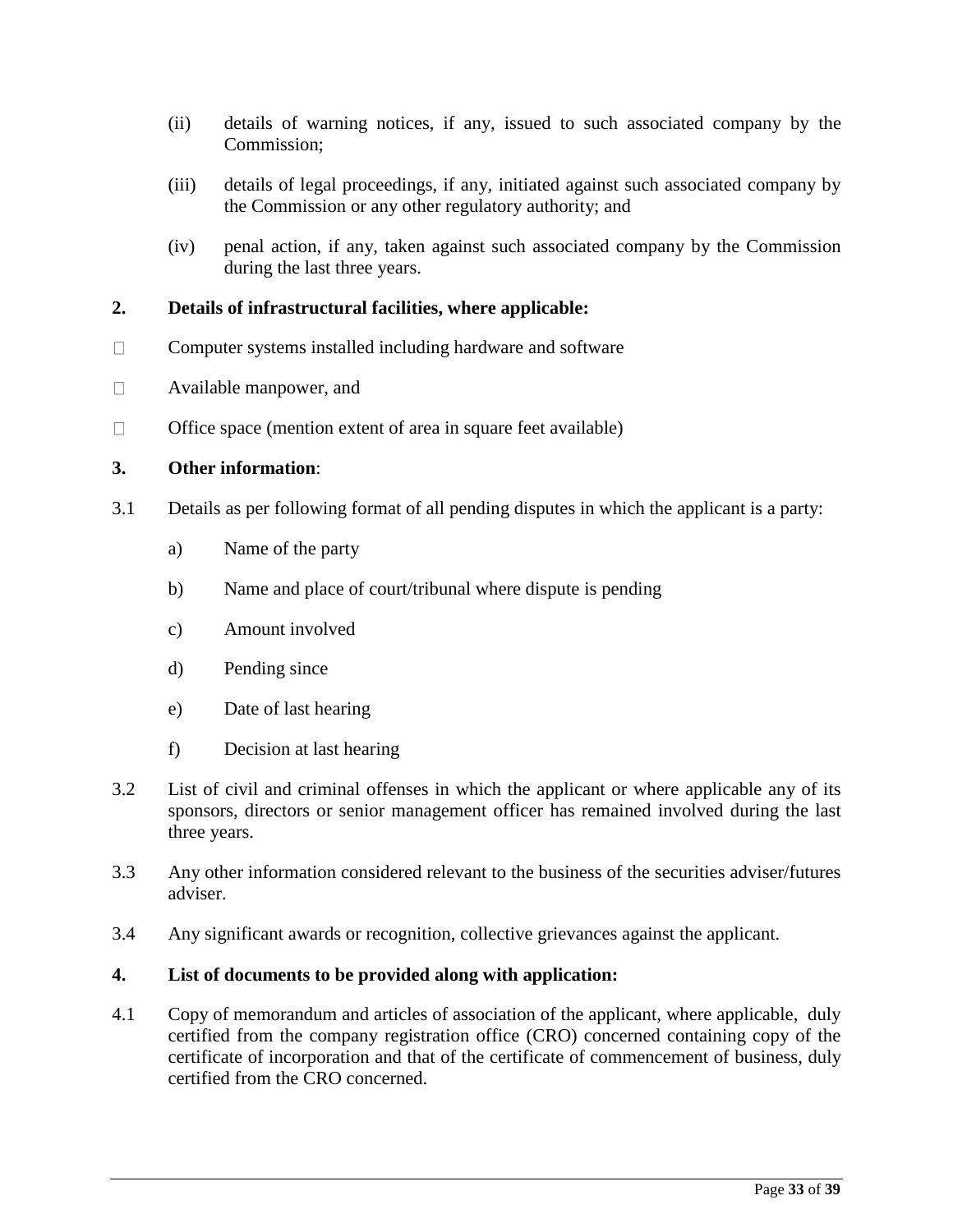- 4.2 Copy of Forms 3, 27, 28 and 29 of the applicant duly certified from the CRO concerned where applicable.
- 4.3 Audited accounts for the last three years where applicable.
- 4.4 Copies of documents evidencing compliance with the financial resource requirements specified in the Securities and Futures Advisers (Licensing and Operations) Regulations, 2017, where applicable.
- 4.5 Profile/Fit and Proper related documents of the applicant, and where applicable its sponsors, directors and chief executive/head of advisory business of the applicant, alongwith details such as name, qualification, experience and date of appointment, directorship in other companies, names of such other companies and date of appointment as director in such other companies.
- 4.6 Copies of documents evidencing compliance with the qualification, experience and mandatory certification requirements specified by the Commission for the applicant or its relevant employees.
- 4.7 Copies of agreements with Asset Management Company(ies) for distribution service, as applicable.
- 4.8 Any other information/document as required by the Commission.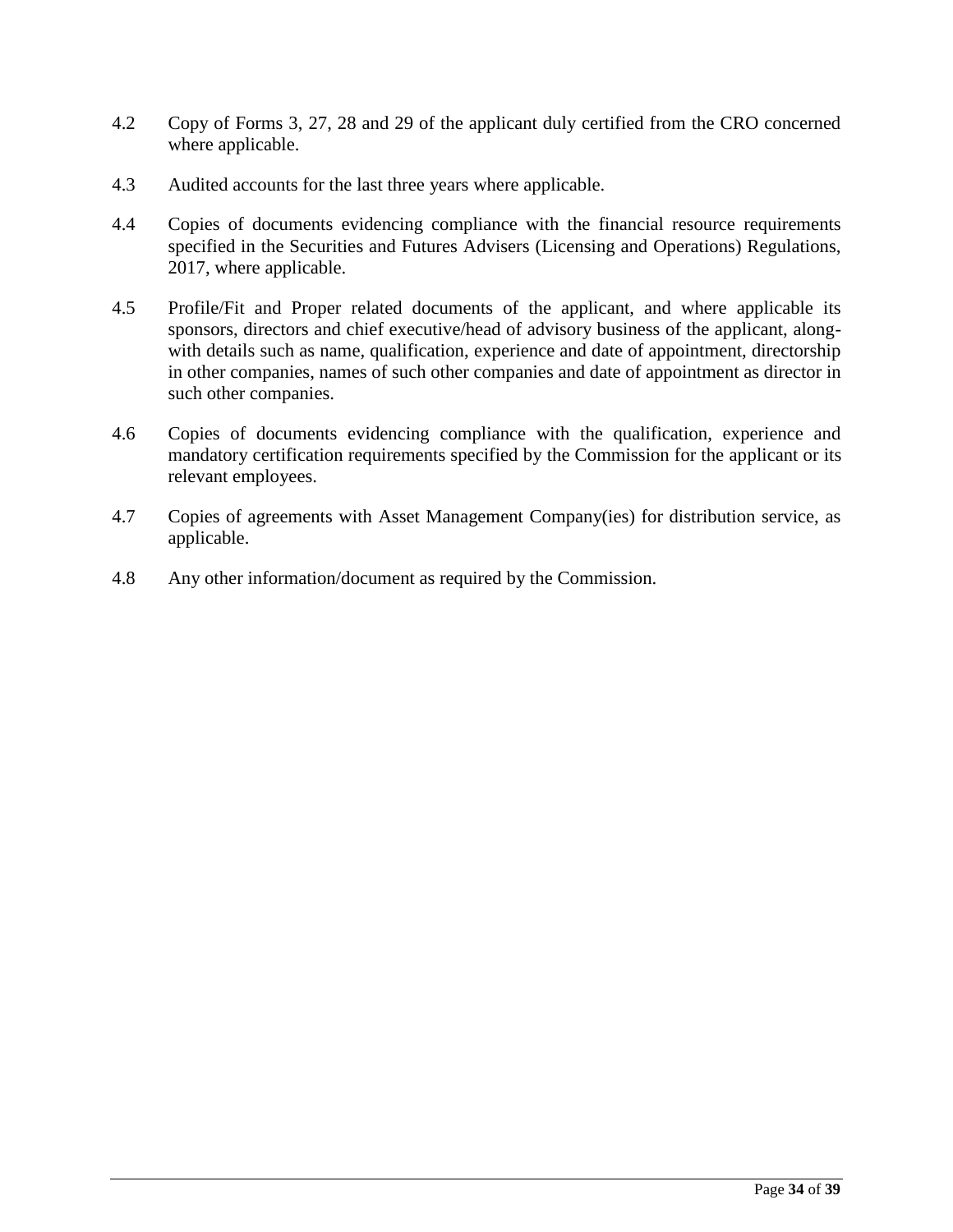## **Schedule I [see regulation 5(1) and 8(1)] SECURITIES AND EXCHANGE COMMISSION OF PAKISTAN SCHEDULE OF FEE\***

| <b>Description of fee</b>                                         | <b>Amount of fee in PKR</b> |
|-------------------------------------------------------------------|-----------------------------|
| Fee to be paid at the time of applying for $\vert 20,000 \rangle$ |                             |
| licence as a securities adviser or futures adviser                |                             |
| Fee to be paid at the time of applying for $\mid$ 10,000          |                             |
| renewal of licence as a securities adviser or                     |                             |
| futures adviser                                                   |                             |

\* The above licence/renewal fees will be charged separately in case a person applies/has applied for licence for both securities adviser and futures adviser.

\* The above fees shall be deposited into the designated bank account of the Commission, alongwith applicable collection charges.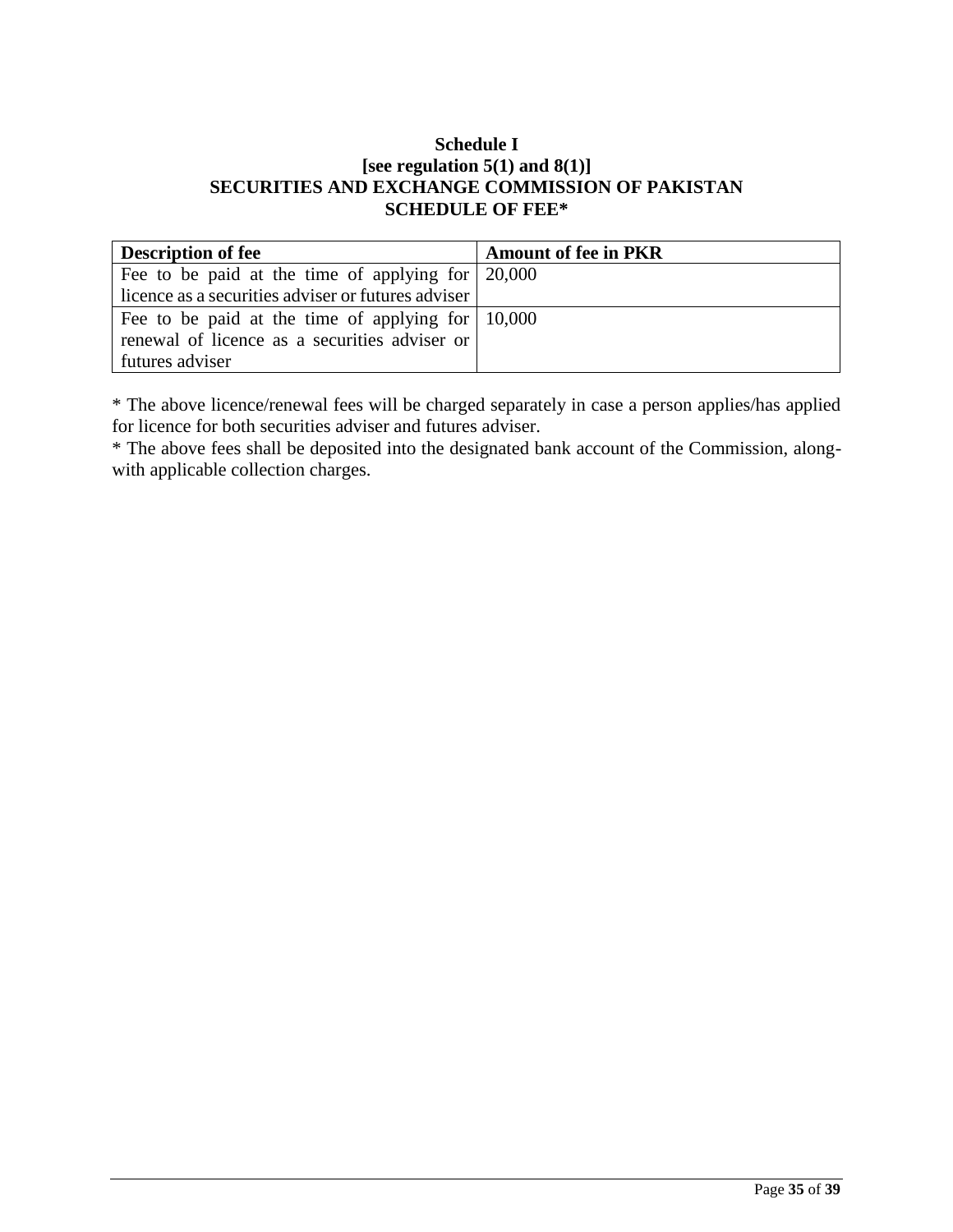### **Form B [see regulation 7(2)] SECURITIES AND EXCHANGE COMMISSION OF PAKISTAN LICENCE TO ACT AS A SECURITIES/FUTURES ADVISER**

Licence No. \_\_\_\_\_\_\_\_\_\_\_\_\_\_

Islamabad, \_\_\_(date)\_\_\_\_\_

1. The Securities and Exchange Commission of Pakistan having considered the application by ..... (Name of the company/applicant)…. for the licence of ……. securities adviser and/or futures adviser (for futures based on securities and/or commodities and/or financial instruments and/or distribution of CIS/VPF units)……. under section ….68 of the Securities Act, 2015 and/or section 51 of the Futures Market Act, 2016….., and being satisfied that the said applicant is eligible for a licence under the said category(ies) and that it would be in public interest and in the interest of the capital market so to do, hereby grants licence, in exercise of the powers conferred by section …..69 of the Securities Act, 2015 and/or section 52 of the Futures Market Act, 2016…. to .......(name of the company/applicant)…. as ….securities adviser and/or futures adviser (for futures based on securities and/or commodities and/or financial instruments and/or distribution of CIS/VPF units)… subject to the provisions of the …..Securities Act, 2015 and/or Futures Market Act, 2016….. and the rules and regulations made thereunder, as amended from time to time.

2. This licence is valid up to one year from the date of issuance. Signature of the Officer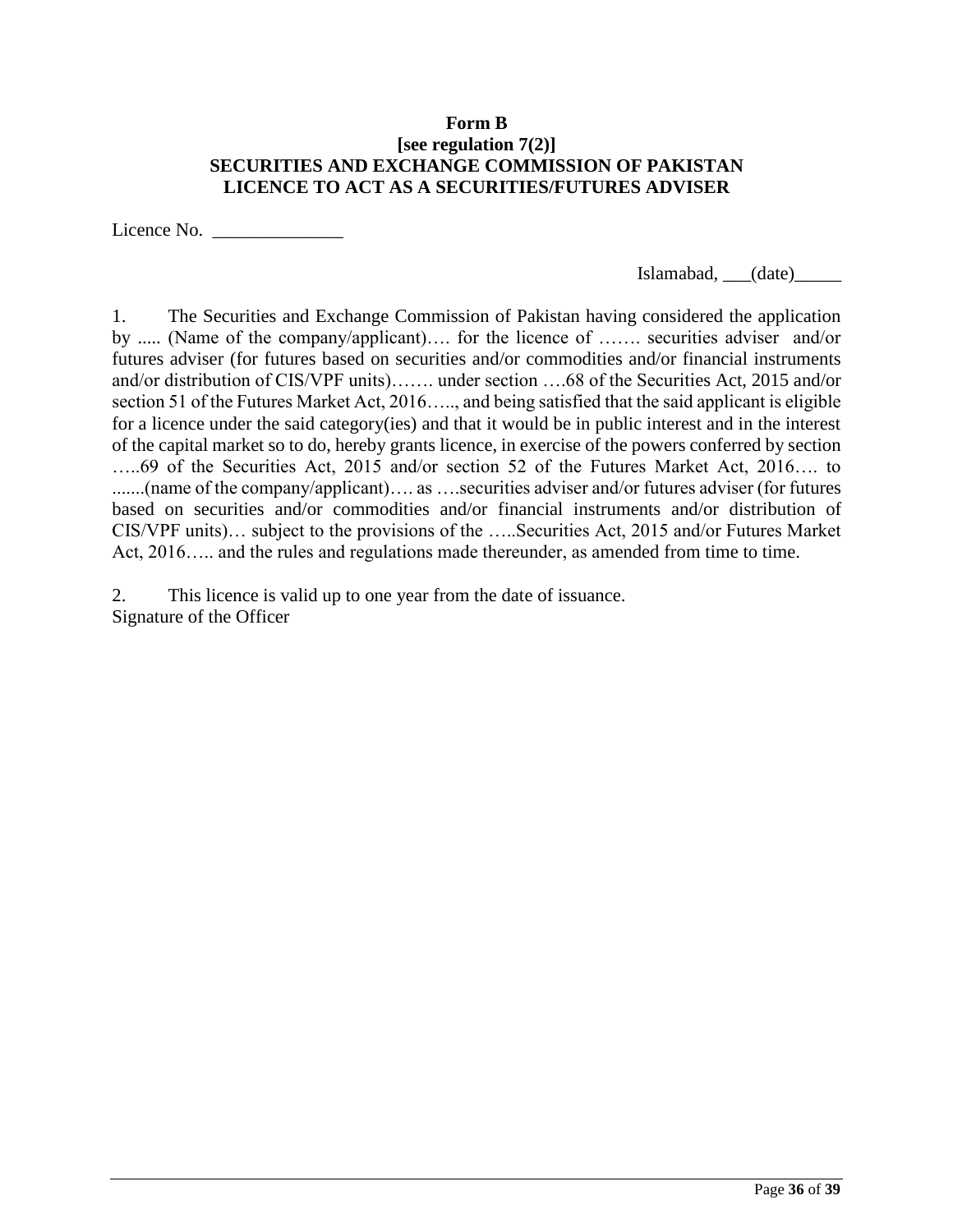# **Form C [see regulation 8(1)] FORM OF APPLICATION FOR RENEWAL OF LICENCE AS SECURITIES/FUTURES ADVISER**

To

The Securities and Exchange Commission of Pakistan, Islamabad.

Dear Sir,

1. I/We ................ (Name of the applicant) … having licence number …… hereby apply for renewal of the licence of ...........securities adviser and/or futures adviser (for futures based on securities and/or commodities and/or financial instruments and/or distribution of CIS/VPF units)…. under section 69 of the Securities Act, 2015 and/or section 52 of the Futures Market Act,  $2016$ ……

2. The existing licence is due to expire on ............

3. Original receipt of the bank for the fee of Rs.............................being the renewal fee is enclosed.

4. Certified true copies of all the documents specified in Annexure C of the Securities and Futures Advisers (Licensing and Operations) Regulations, 2017 are enclosed.

5. It is requested that the licence be renewed for a period of one year.

Yours faithfully,

Signature of the applicant or where applicable the applicant's chief executive officer, company secretary or chief financial officer duly authorized by the board of directors of the applicant through a resolution for signing and submission of this application.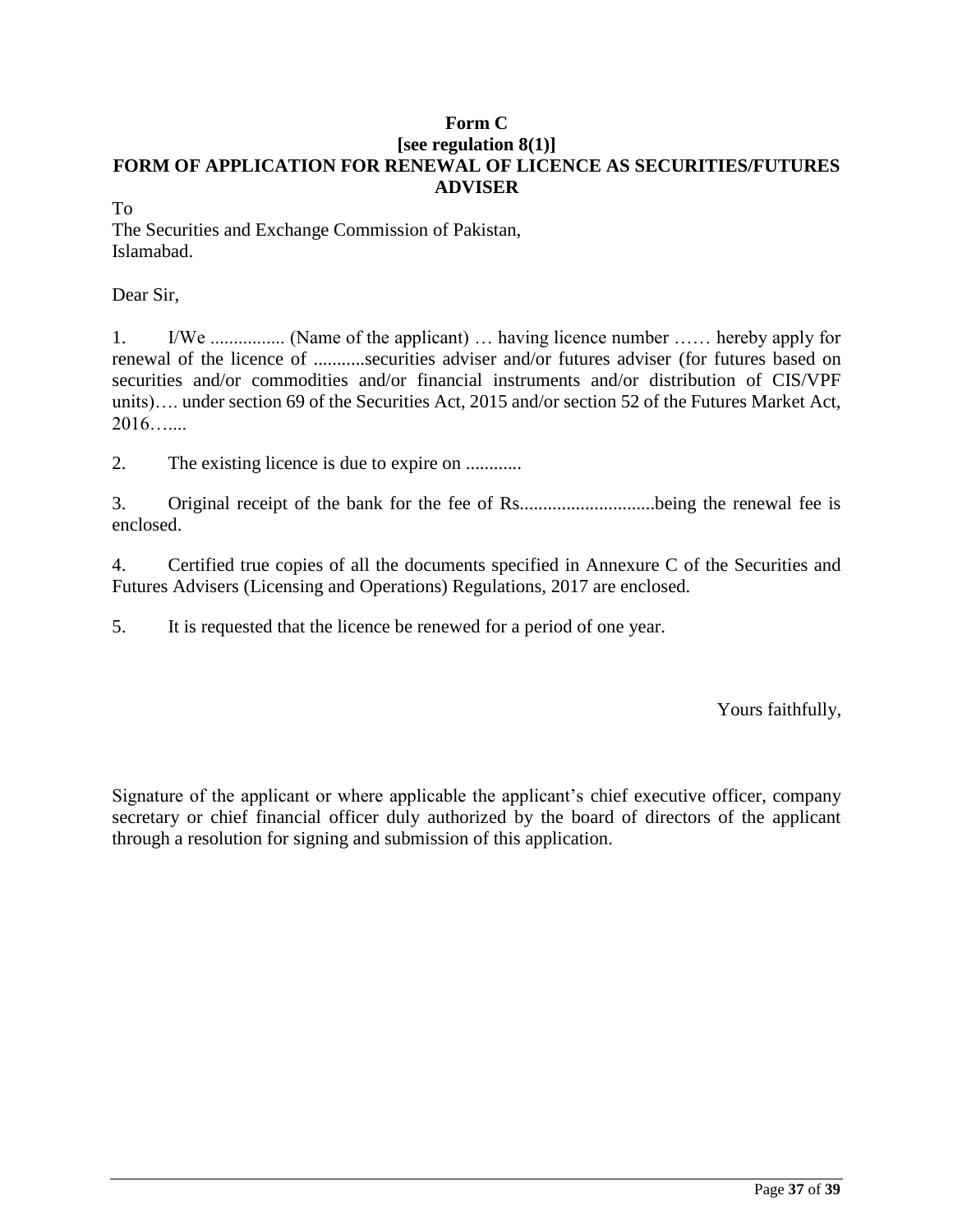# **Annexure C**

#### **[see regulation 8(1)] Information to be provided along-with application for renewal of licence as a securities adviser/futures adviser**

The following details shall be provided along-with application for renewal by a securities adviser/futures adviser along with the relevant supporting documents for the last one year:

1. Details of the non-compliance by it, if any, with any provision of the applicable laws including the Securities Act/Futures Act as applicable, and rules or regulations made thereunder.

2. Details of the non-compliance by it, if any, with any of the licensing conditions, if any.

3. Details of any penal or disciplinary action initiated or taken against the applicant, or where applicable its sponsors, directors, major shareholders or senior management officers, as the case may be, by any regulatory authority or government agency/department.

4. Details of legal proceedings, if any, initiated against it and penal actions taken against it and penalty imposed by the Commission or any other regulatory authority.

5. Details of changes made, if any, in the object clause of its memorandum of association or other constitutive documents, where applicable.

6. Number and details of customer complaints received, if any and their redressal status.

7. Number and details of arbitration awards announced and implemented, if any.

8. Copy of the last annual audited financial statements, where applicable.

9. Copies of documents evidencing continuous compliance with the requirements of financial resource requirements specified in the Securities and Futures Advisers (Licensing and Operations) Regulations, 2017.

10. An undertaking on a stamp paper specifying that the securities adviser/futures adviser, and where applicable its sponsors, directors and employees, as applicable, are in compliance with all the requirements for grant of renewal of licence under the Securities and Futures Advisers (Licensing and Operations) Regulations, 2017.

11. Copies of agreement with Asset Management Company(ies) for distribution service, as applicable

12. Any other information and document as may be required by the Commission from time to time.